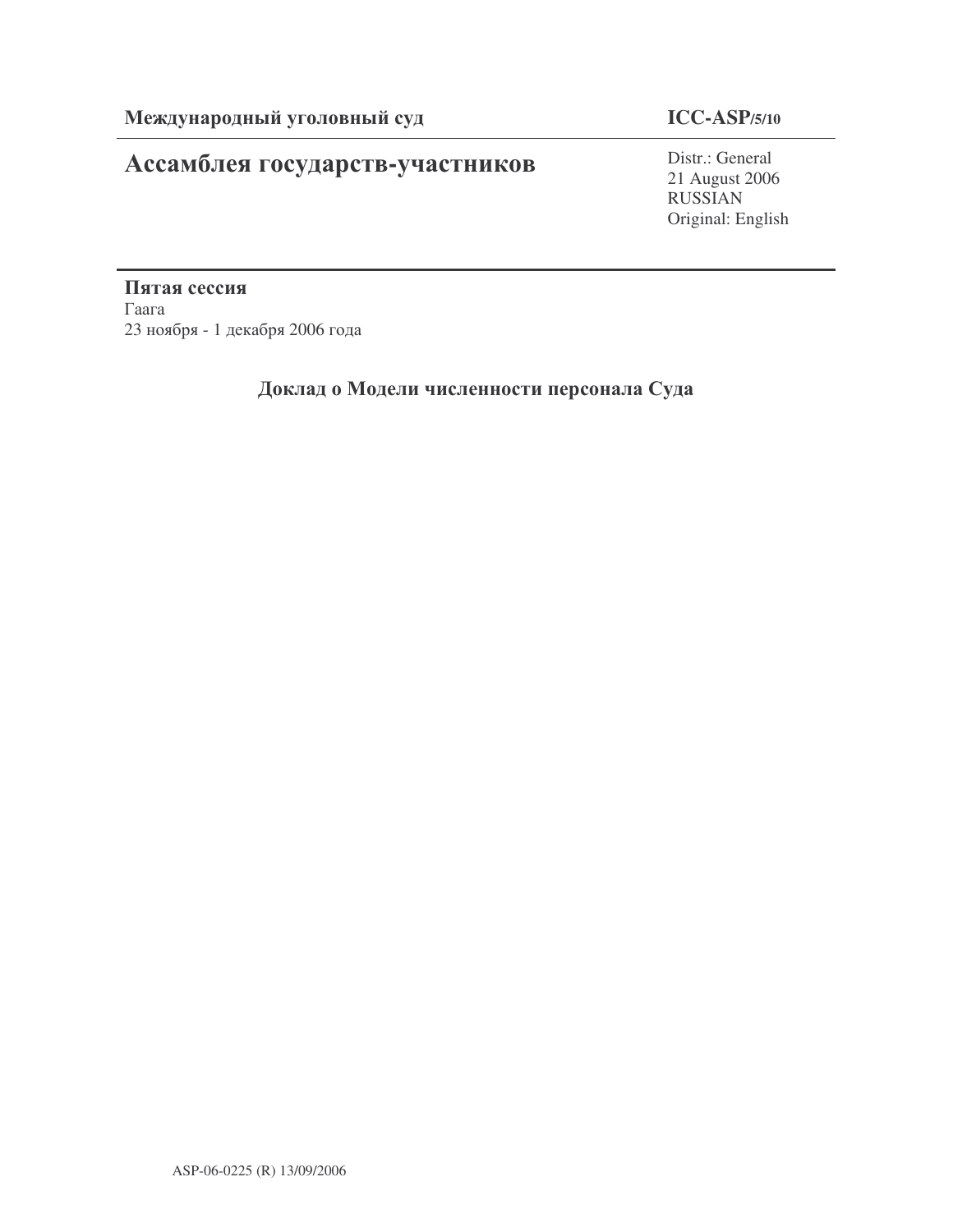## Содержание

| I.  |                                                                                                                                   |                                                                                                  |  |  |  |  |
|-----|-----------------------------------------------------------------------------------------------------------------------------------|--------------------------------------------------------------------------------------------------|--|--|--|--|
| Π.  |                                                                                                                                   |                                                                                                  |  |  |  |  |
| Ш.  |                                                                                                                                   |                                                                                                  |  |  |  |  |
| IV. | Сценарий с использованием бюджетных предположений  11<br>1.<br>Сценарий, учитывающий непредвиденные обстоятельства 11<br>2.<br>3. |                                                                                                  |  |  |  |  |
| V.  |                                                                                                                                   |                                                                                                  |  |  |  |  |
|     | Приложения                                                                                                                        |                                                                                                  |  |  |  |  |
|     | Приложение I                                                                                                                      | Виды деятельности, интегрированные в Модель<br>численности персонала Суда без увязки с факторами |  |  |  |  |
|     | Приложение II<br>Перечень функциональных подразделений с указанием<br>численности персонала по предложенному бюджету на           |                                                                                                  |  |  |  |  |
|     |                                                                                                                                   | Приложение III Подход, основанный на многочисленных сценариях 21                                 |  |  |  |  |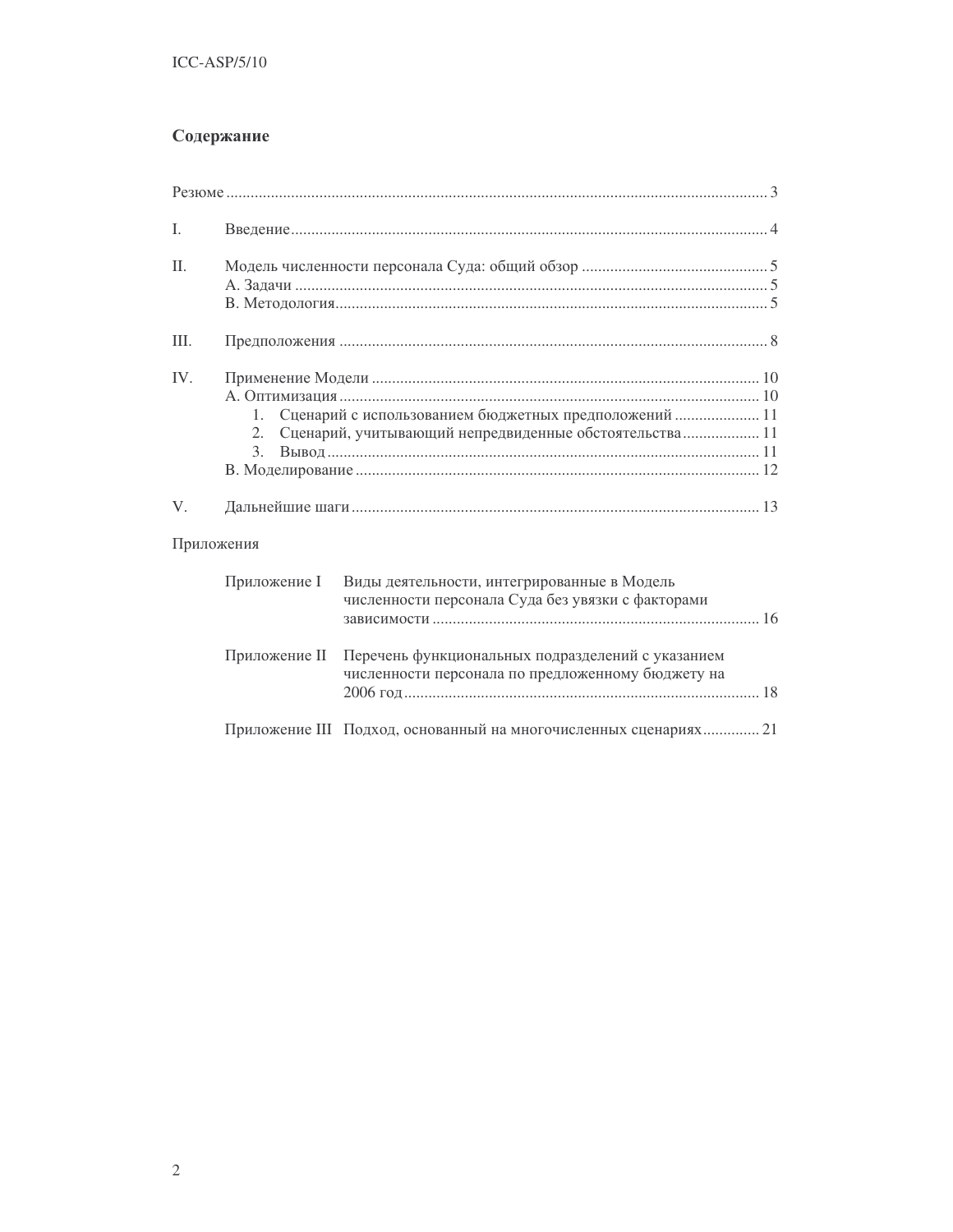### Резюме

Модель численности персонала Суда («Модель») - это инструмент планирования, который позволяет Суду определять ресурсы, необходимые для достижения определенных результатов за данный период времени, и оптимально использовать их.

Модель была разработана Судом для содействия:

- $\bullet$ принятию решений относительно численности персонала Суда;
- повышению эффективности работы Суда; и  $\blacksquare$
- разработке и обоснованию бюджетов.  $\bullet$

Цель настоящего доклада заключается в том, чтобы показать, как структурно построена Модель численности персонала Суда и как она используется.

Модель была разработана на основе детального анализа нынешних ресурсов и процессов в Суде и исходя из предположений относительно будущей деятельности. В Модель включены всеобъемлющие данные по всем видам деятельности Суда.

Помимо трудностей, которые неизбежны при прогнозировании будущих потребностей, Суду также пришлось решать проблему неопределенности в плане точного предсказания своей будущей работы, поскольку он находится на начальных этапах своей деятельности. Модель будет постоянно корректироваться с течением времени, с тем чтобы учитывать полученный опыт.

Результаты имитационного моделирования не включены в настоящий доклад, поскольку в настоящее время они еще обсуждаются.

Суд намерен представить и обсудить результаты моделирования с Бюджетнофинансовым комитетом на седьмой сессии Комитета.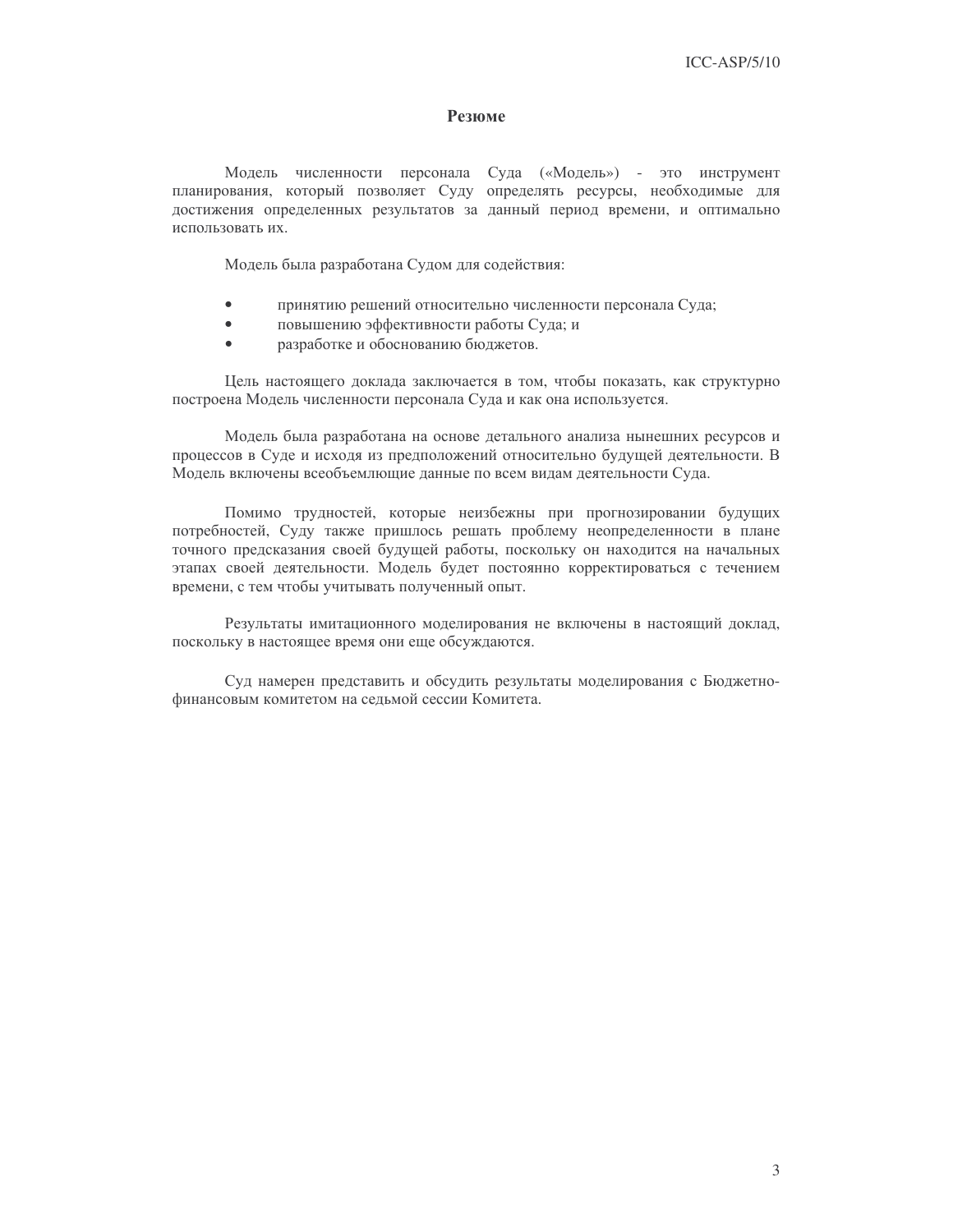#### $\mathbf{L}$ **Ввеление**

 $1$ Международный уголовный суд («Суд») является еще очень молодой организацией. Он был учрежден на основе Римского статута, который вступил в силу 1 июля 2002 года. Судьи, Прокурор и Секретарь Суда заняли свои должности в 2003 году.

2. Суд еще не завершил полный цикл своей деятельности. Он находится на этапе подготовки к своему первому судебному разбирательству и все еще дорабатывает свою структуру и процедуры.

 $3.$ Суд стремится стать эффективно функционирующим учреждением, как это отмечается в его Стратегическом плане. Для обеспечения эффективности необходимо тщательное планирование во всех областях, в том числе в отношении будущих потребностей в персонале.

 $\overline{4}$ . Будущие потребности в персонале Суда - это сложный вопрос, решение которого зависит от ряда факторов, включая:

- $\bullet$ число ситуаций, расследований, судебных разбирательств и апелляций, которыми будет заниматься Суд;
- период времени, необходимый для ареста или предоставления в  $\bullet$ распоряжение Суда разыскиваемого им лица;
- ресурсы, необходимые для работы на различных этапах ситуаций;
- $\bullet$ эффективность работы Суда;
- географическое местонахождение ресурсов и операций Суда; и  $\bullet$
- проявляемую Судом гибкость при удовлетворении непредвиденных потребностей.

Для содействия обсуждению своих будущих потребностей Суд разработал 5. Модель численности персонала Суда как инструмент увязки своих потенциальных достижений со своими потребностями в людских ресурсах.

6. Модель основывается на реальных данных, полученных благодаря накопленному Судом опыту. В тех случаях, когда Суда обладал ограниченным опытом, он стремился сделать как можно больше реалистичных предположений. Как любая попытка предсказать будущее, эти предположения связаны с неопределенностью. Со временем по мере накопления Судом опыта надежность и точность Модели будут неуклонно возрастать.

7. В настоящем докладе дается общий обзор целей и функционирования Модели. Полученные на основании Модели результаты будут зависеть от предположений, которые являются одним из вводимых ресурсов. Сделанные в настоящем докладе предположения являются первоначальными предположениями, использованными для разработки Модели. Суд будет постоянно пересматривать предположения и представлять результаты использования Модели на заседаниях Бюджетно-финансового комитета и Ассамблеи государств-участников в 2006 году.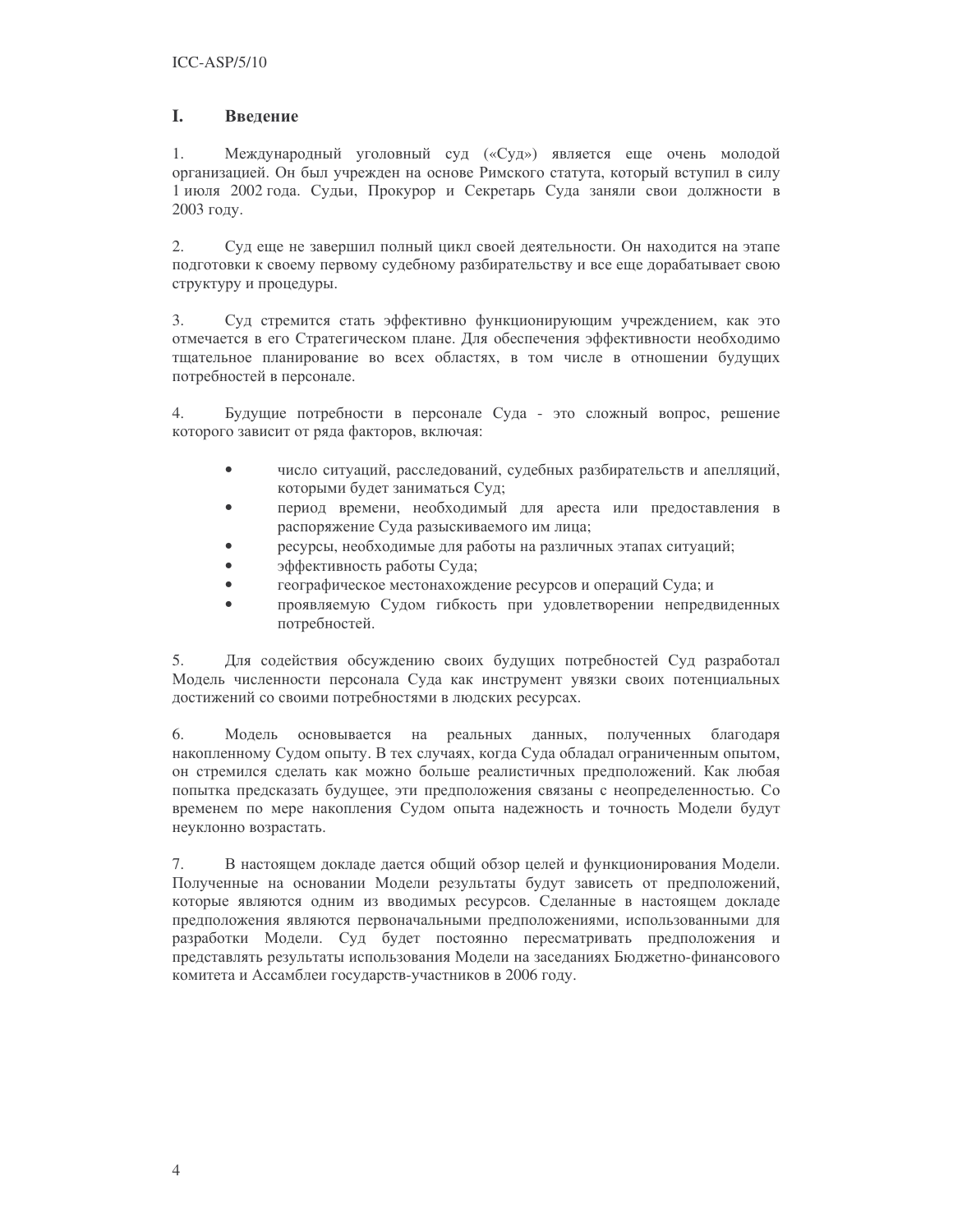#### **II.** Модель численности персонала Суда: общий обзор

#### $\mathbf{A}$ . Залачи

8. Модель является инструментом имитации и оптимизации для корректировки числа ситуаций, расследований, судебных разбирательств и апелляций, которые Суд может осуществлять при данном объеме ресурсов за данный период времени (например, каковы будут последствия работы Суда одновременно с тремя или пятью ситуациями? Каковы будут последствия, если Суд намерен провести десять судебных разбирательств за пятилетний период?).

9. Поэтому основной задачей Модели является содействие принятию решений относительно размеров Суда. Благодаря экстраполяции деятельности Суда во временном отношении и увязки ее с его потребностями в людских ресурсах Модель помогает определить те периоды, когда потребуются дополнительные людские ресурсы. Она также помогает выявить потребности при подготовке ежегодного бюджета и заранее начать процесс увеличения численности судей, если в этом возникнет необходимость. Предоставляя информацию о людских ресурсах, необходимых для получения различных результатов, Модель может также стать основой для оценки численности персонала в постоянных помещениях.

10. Помимо общей увязки ресурсов Суда с результатами его деятельности Модель дает и ряд побочных выгод.

 $11$ Во-первых, она дает информацию, необходимую для контролирования и повышения эффективности работы Суда. Модель может помочь выявить и устранить узкие места в работе структурных подразделений. При разработке Модели Суд также определил результаты, получаемые в расчете на кадровые ресурсы на уровне каждого организационного подразделения. Эта информация служит базой для пересмотра Судом процессов, которые лежат в основе каждого достигнутого результата, с тем чтобы выяснить, где можно повысить эффективность.

Во-вторых, Модель могла бы использоваться в будущем для содействия  $12.$ обоснованию Судом бюджетных запросов с точки зрения ожидаемых результатов. Это поможет разъяснить Ассамблее государств-участников последствия изменений в бюджете для способности Суда достигать намеченные результаты, и наоборот. Кроме того, Модель уже используется при разработке предположений в отношении числа расследований и судебных разбирательств в 2007 году. В будущем связь с бюджетом будет еще больше укрепляться.

#### $\mathbf{R}$ . Методология

 $13.$ В Модели применен производственный подход к деятельности Суда, которую можно разделить на пять временных этапов, начиная от первичного анализа информации и кончая завершением дела, включая приведение в исполнение любых приговоров. Этот производственный процесс показан ниже на диаграмме 1.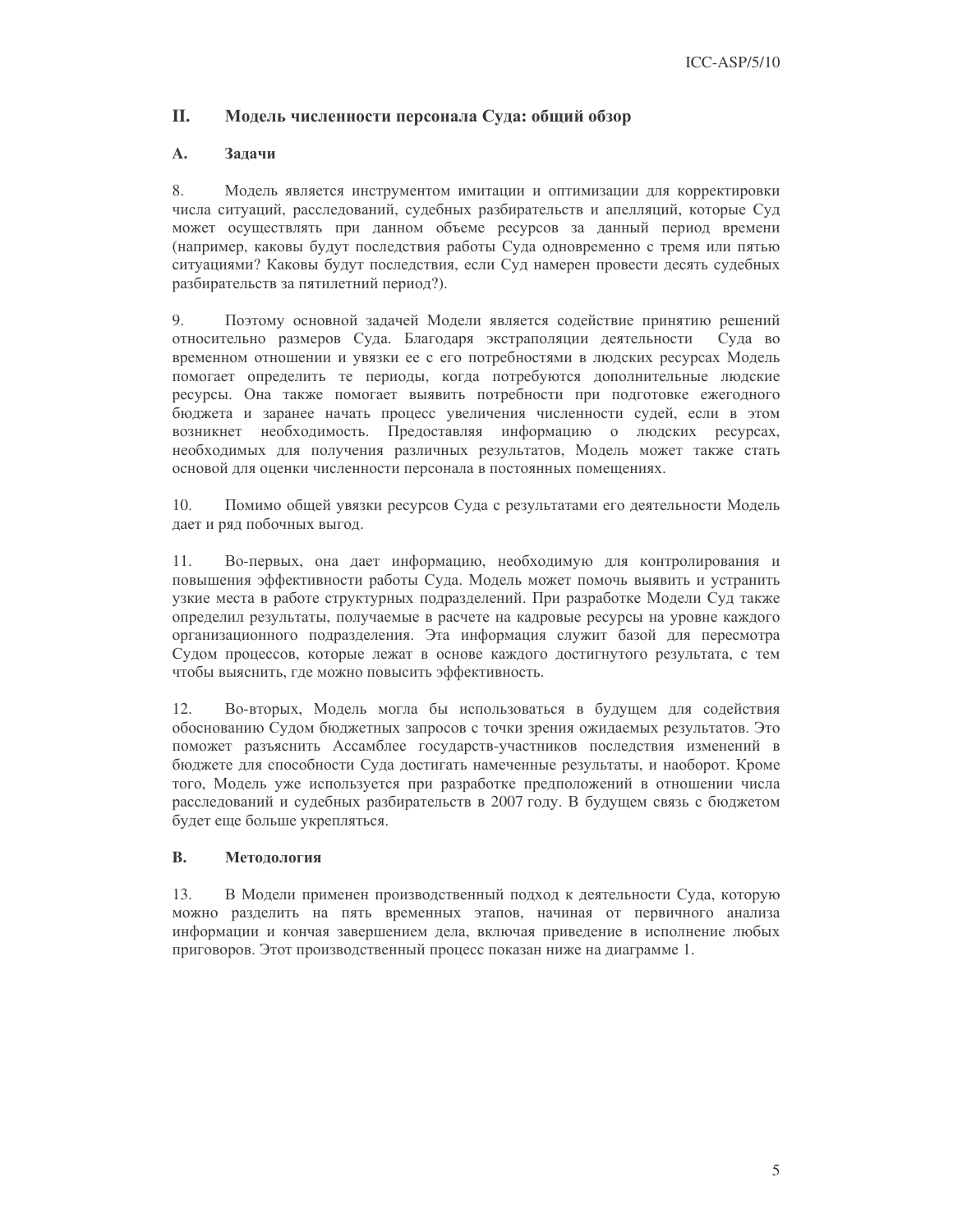### Диаграмма 1

Этапы леятельности МУС



14. Можно считать, что на каждом этапе Суд дает определенные результаты или осуществляет основные виды деятельности. Так, например, на этапе расследования результатом работы Суда являются завершенные расследования, которые ведут либо к подтверждению обвинений, либо к принятию решения прекратить расследование. На этапе судебного разбирательства итогом работы Суда являются завершенные судебные разбирательства, которые ведут к вынесению приговора и т.д. Количество этих основных видов деятельности, которые могут осуществляться, зависит, помимо прочего, и от имеющихся людских ресурсов.

15. Сотрудники Суда либо непосредственно вносят вклад в осуществление одного или нескольких основных видов деятельности, либо оказывают административную или оперативную поддержку такой деятельности. Хотя оперативная поддержка не всегда связана с конкретным делом, тем не менее она непосредственно содействует основным видам деятельности (письменный перевод, содержание под стражей, услуги в сфере судопроизводства и т.д.). Административная поддержка необходима **RILL** функционирования Суда, но не связана непосредственно с его основными видами деятельности (людские ресурсы, закупки и т.д.)<sup>1</sup>. Благодаря сбору информации по всему Суду Модель помогает определить вклад каждого сотрудника в работу Суда и, соответственно, взаимосвязь между кадровыми ресурсами и общими результатами работы.

16. Модель разрабатывалась в два этапа. На первом этапе осуществлялся сбор данных от всех функциональных подразделений Суда<sup>2</sup>. Перечень различных

 $1$  Ограниченный ряд видов деятельности не может быть прямо или косвенно увязан с основными видами деятельности (например, содействие повышению общей осведомленности о деятельности Суда с помощью общественной информации, постоянные помещения и т.д.). Их определение и то, как они учитывались при включении в Модель, разъясняется приложении I.

<sup>&</sup>lt;sup>2</sup>Поскольку Суд обладает ограниченным опытом в осуществлении судопроизводства, и для того, чтобы не вызывать сомнения относительно объективности и правильности используемых процедур, в отношении судебных органов, применялся различный подход. Группа, разрабатывавшая Модель численности персонала Суда, в сотрудничестве с представителями различных органов подготовила предположения в отношении минимального количества времени, необходимого для каждого этапа судопроизводства, и количества судопроизводств, которые Палаты могут осуществлять одновременно. Судьям было предложено прокомментировать обоснованность этих предположений, которые затем были пересмотрены с учетом полученных замечаний. В основе необходимого штатного расписания Палат лежит их предлагаемая структура, представленная в проекте бюджета по программам Суда на 2005 год (Официальные отчеты Ассамблеи государств-участников Римского статута Международного уголовного суда, третья сессия, Гаага, 6-10 сентября 2004 года (издание Международного уголовного суда), часть II, А.7, пункты 142-144). В ответ на просьбу Бюджетно-финансового комитета представить дополнительное обоснование штатное расписание Палат будет пересматриваться в свете будущего опыта.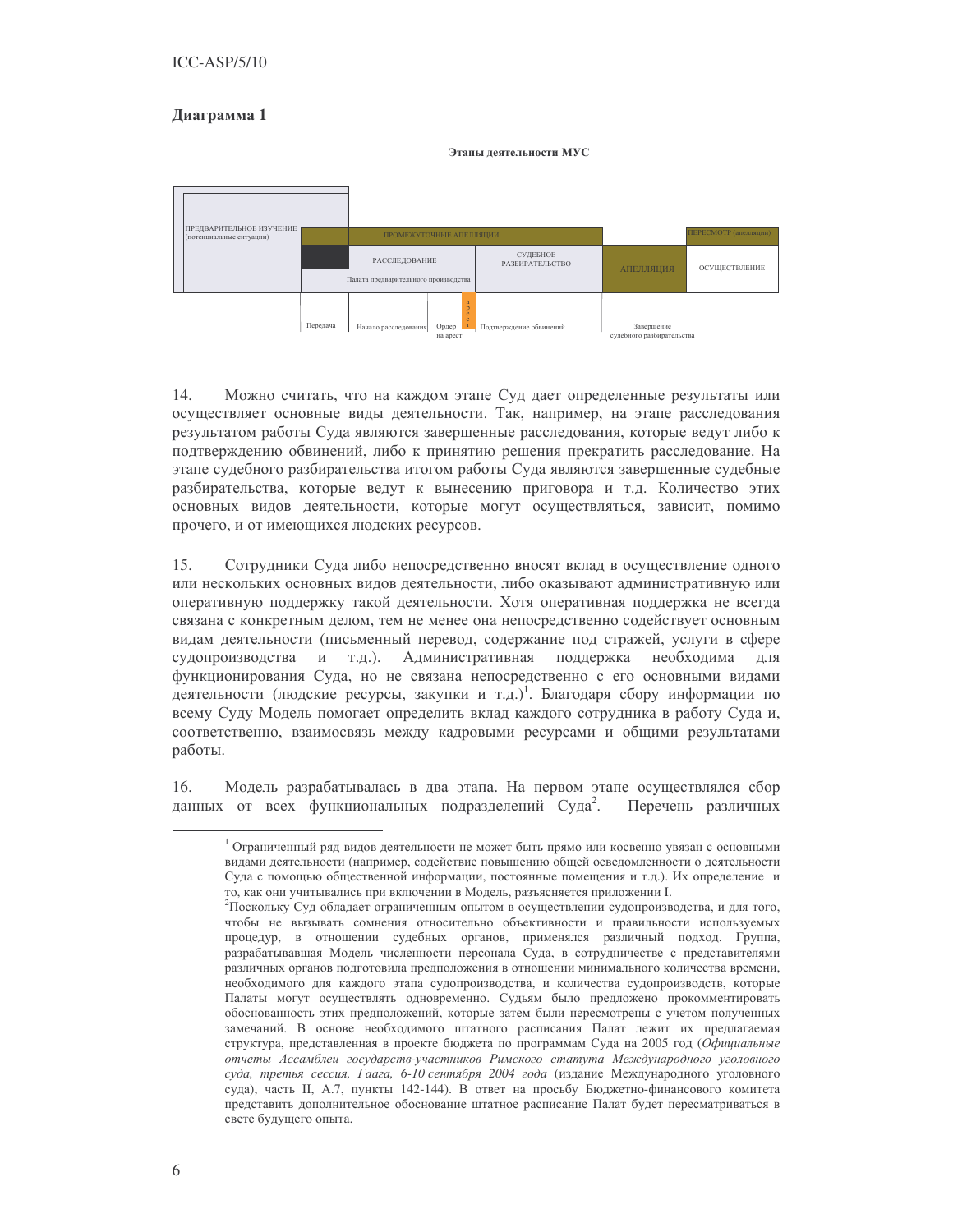подразделений можно найти в приложении II. Каждое подразделение должно было определить:

- свои основные функции (или ключевые виды деятельности и  $\bullet$ результаты);
- время и кадровые ресурсы (выражены как «эквиваленты полной занятости» или «ЭПЗ», причем один ЭПЗ - это один сотрудник, работающий полный рабочий день и полную рабочую неделю в течение одного года), выделенные на выполнение каждой функции на ежегодной основе<sup>3</sup>;
- результат, который может быть достигнут благодаря этой численности;
- способствующие факторы, повышению или снижению результативности, которую должно продемонстрировать подразделение (факторы зависимости).

 $17<sub>1</sub>$ Информация, предоставленная каждым подразделением, была изложена в таблице (как в таблице 1). Эта информация основывается на том, как в настоящее время функционирует подразделение, и не учитывает повышение эффективности, которое может быть достигнуто путем реорганизации работы, или те области, в которых сотрудники подразделения в настоящее время работают с превышением эквивалента полной занятости.

| <b>ФУНКЦИЯ</b>                                       | НЫНЕШНЯЯ<br><b>ЧИСЛЕННОСТЬ</b><br>$B \overline{\smash{\mathcal{B}73^4}}$ | <b>HISTHEINIE</b><br><b>РЕЗУЛЬТАТЫ</b><br>ДЕЯТЕЛЬНОСТИ            | СООТНОШЕНИЕ МЕЖДУ<br>ЭПЗ И РЕЗУЛЬТАТОМ<br>ДЕЯТЕЛЬНОСТИ | <b>ФАКТОР</b><br>ЗАВИСИМОСТИ               |
|------------------------------------------------------|--------------------------------------------------------------------------|-------------------------------------------------------------------|--------------------------------------------------------|--------------------------------------------|
| Поддержка<br>операций на<br>местах                   | 3                                                                        | Поддержка в трех<br>ситуациях                                     | 1 ЭПЗ в расчете на ситуацию                            | Число ситуаций                             |
| Ввод данных<br>по делу                               | 15                                                                       | Поддержка 2,6<br>потенциальных дел                                | 5,8 ЭПЗ в расчете на<br>потенциальное дело             | Документы в<br>расчете на<br>расследование |
| Стандартные<br>оперативные<br>процедуры<br>$(CO\Pi)$ | 0.5                                                                      | Необходимые СОП                                                   | $0.5 \Theta$ $\Pi$ 3                                   | Основная задача (не<br>меняется)           |
| Руководство/<br>управление                           | 1.5                                                                      | Руководство,<br>контроль и<br>управление работой<br>подразделения | $1.5 \overline{\smash{\big)}\ 3}$                      | Основная задача (не<br>меняется)           |

|  |                                         |  | Таблица 1. Группа поддержки операций (ГПО): нынешнее распределение |
|--|-----------------------------------------|--|--------------------------------------------------------------------|
|  | ресурсов с учетом функций и результатов |  |                                                                    |

18. Таблицы, составленные по каждому подразделению, были рассмотрены группой, разрабатывавшей Модель, вместе с руководителями подразделений в целях проверки предоставленной информации и обеспечения единообразия между подразделениями.

На втором этапе разработки Модели документы, касающиеся каждого 19 подразделения, были включены в сводную крупномасштабную таблицу, в которой вся имеющаяся информация о ЭПЗ и результатах деятельности увязана с основными видами деятельности и их факторами зависимости. Если количество ситуаций, расследований, судебных разбирательств и апелляций во вводимой информации

<sup>&</sup>lt;sup>3</sup> Кадровые ресурсы включают сотрудников, работающих по контрактам временного персонала общего назначения (ВПОН), которые не имеют бюджетной должности.

<sup>4</sup> Общая численность в ЭПЗ для каждого подразделения в большинстве случаев будет давать общую цифру, равную числу бюджетных должностей в подразделении.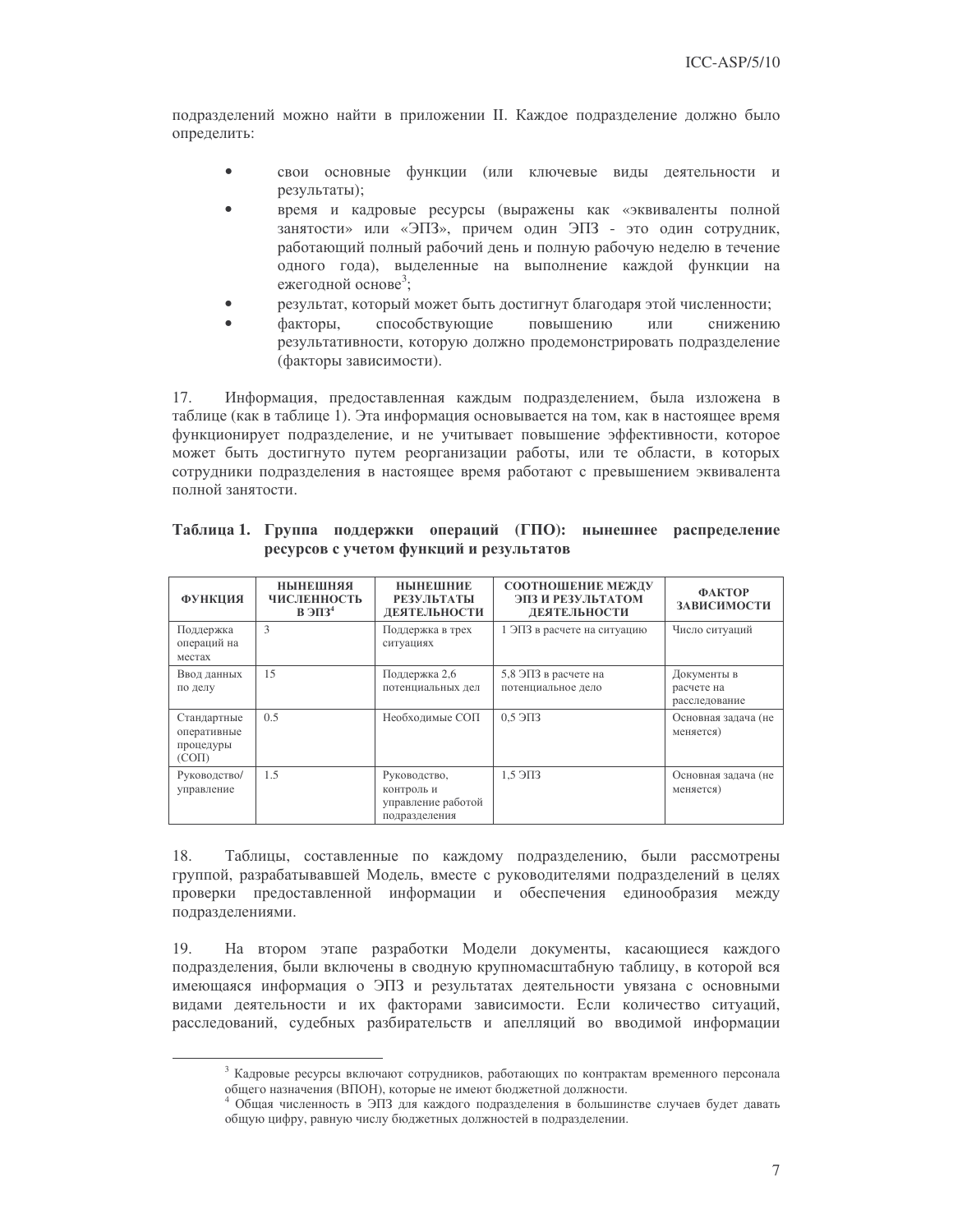меняется, в таблице происходит автоматическая корректировка численности персонала, необходимого для выполнения всех соответствующих функций в соответствии с факторами зависимости.

### Диаграмма 2 – Модель численности персонала Суда: пример связи между функциями и факторами зависимости

|                          |                            |                                         | Модель численности персонала Суда                                                     |                         | Факторы зависимости (ФЗ)             |                                                                             |                              |                                                                                     |                                                           |                                          |                                |
|--------------------------|----------------------------|-----------------------------------------|---------------------------------------------------------------------------------------|-------------------------|--------------------------------------|-----------------------------------------------------------------------------|------------------------------|-------------------------------------------------------------------------------------|-----------------------------------------------------------|------------------------------------------|--------------------------------|
|                          |                            |                                         |                                                                                       |                         | CC<br>CP<br>ДФ3<br><b>PYK</b>        |                                                                             | Руководство                  | Связанные с ситуациями<br>Связанные с расследованиями<br>Другие факторы зависимости | Число ситуаций<br>Расследуемые дела<br>Фактор зависимости |                                          |                                |
|                          |                            |                                         |                                                                                       |                         | <b>CCP</b>                           |                                                                             | разбирательством             | Связанные с судебным                                                                | отсутствует<br>Количество                                 | одновременных судебных                   |                                |
|                          |                            |                                         |                                                                                       |                         | <b>CHC</b><br>C <sub>B</sub><br>3330 |                                                                             | Связи/год                    | Свидетели в расчете на<br>судебное разбирательство                                  | разбирательств.                                           |                                          |                                |
| Орган                    | Секция                     | Категория                               | <b>Ф</b> ункции                                                                       | Справочный<br>№ функции | Фактор<br>зависимости<br>(Φ31)       | Фактор<br>зависимости<br>$(\Phi 32)$                                        | ншэ/<br>Ф3                   | Оптимальный<br>ЭПЗ*ФЗ                                                               | 2005<br>pecypc                                            | разн.                                    | 2006<br>pecypc                 |
| КАП                      | ГОИ                        | OIT                                     | Связи и информационно-<br>пропагандистская<br>деятельность, связанная с               | F1                      | CC                                   |                                                                             | 0.75                         | 2.25                                                                                | 1.5                                                       | $-0.75$                                  | 1.5                            |
| КАП<br>КАП               | ГОИ<br>ГОИ                 | OП<br>OП                                | лелами<br>Внешние связи<br>Создание и анализ общей<br>сети массовой информации        | F1<br>F1                | ДФЗ<br>ДФЗ                           |                                                                             | 0.95<br>0,45                 | 0.95<br>0,45                                                                        | 0.95<br>0.45                                              | $\mathbf{0}$<br>$\mathbf{0}$             | 0.95<br>0.45                   |
| KAIT<br>КАП              | ГОИ<br>ГБЗ                 | Админ<br>Админ                          | Руководство<br>Создание информационных<br>систем                                      | F1<br>F2                | <b>PVK</b><br>ДФЗ                    |                                                                             | 0.10<br>2.50                 | 0,1<br>2.5                                                                          | 0.1<br>2.5                                                | $\Omega$<br>$\mathbf{0}$                 | 0.1<br>2.5                     |
| КАП<br>КАП               | ГБ3<br>ГБ3                 | Алмин<br>OП                             | Прикладная поддержка<br>Судебный<br>процесс/поддержка                                 | F <sub>3</sub><br>FA    | ДФЗ<br>CP                            |                                                                             | 1.00<br>0.30                 | $\mathbf{1}$<br>1,2                                                                 | $\overline{1}$<br>$\theta$                                | $\theta$<br>$-1.2$                       | $\mathbf{1}$<br>$\mathfrak{D}$ |
| КАП                      | ГБ3                        | OП                                      | Поддержка в залах<br>заседаний Суда                                                   | F <sub>5</sub>          | CCP                                  |                                                                             | 1.00                         | $\theta$                                                                            | $\theta$                                                  | $\Omega$                                 | $\Omega$                       |
| КАП<br>КАП               | ГБ3<br><b>TCCA</b>         | Алмин<br>OП                             | Руководство<br>Аналитическая поддержка<br>расследований                               | F2<br>F <sub>6</sub>    | <b>PYK</b><br>CC                     |                                                                             | 0.50<br>1.15                 | 0.5<br>3.45                                                                         | 0.5<br>4.45                                               | $\overline{0}$<br>$\mathbf{1}$           | 0.5<br>3.45                    |
| КАП<br>КАП               | <b>TCCA</b><br><b>TCCA</b> | $\mathcal{O}\Pi$<br>OП                  | Контроль за преступностью<br>Разработка и исследование<br>методологии                 | F6<br>F <sub>6</sub>    | ДФЗ<br>ДФЗ                           |                                                                             | 2,50<br>1.50                 | 2.5<br>1.5                                                                          | 2.5<br>1.5                                                | $\theta$<br>$\Omega$                     | 2.5<br>1.5                     |
| КАП<br>КАП               | <b>TCCA</b><br>ГОП         | Алмин<br>OП                             | Прочее<br>Поддержка миссий/защита<br>свидетелей                                       | F <sub>6</sub><br>F7    | <b>PYK</b><br><b>CP</b>              |                                                                             | 1.55<br>1.00                 | 1,55<br>4                                                                           | 2.55<br>2.95                                              | 1<br>$-1,05$                             | 1.55<br>$\overline{3}$         |
| КАП                      | ГОП                        | OП                                      | Правила и положения в<br>области обеспечения<br>безопасности/соблюдение               | F7                      | ЛФЗ                                  |                                                                             | 0.50                         | 0.5                                                                                 | 0.5                                                       | $\theta$                                 | 0.5                            |
| КАП                      | ГОП                        | OП                                      | Ввод данных -<br>стенографирование                                                    | F8                      | CC                                   |                                                                             | 5.80                         | 17,4                                                                                | 3.15                                                      | $-14,25$                                 | 8.15                           |
| КАП<br>КАП<br>КАП        | ГОП<br>ГОП<br>ГОП          | OП<br>Алмин<br>Админ                    | Ввод данных - метаданные<br>Руководство<br>Управление                                 | F8<br>F9<br>F10         | CC<br>ДФЗ<br>ДФЗ                     |                                                                             | 2.50<br>0.25<br>1,00         | 7.5<br>0.25<br>$\overline{1}$                                                       | 3.15<br>0.25<br>$\overline{1}$                            | $-4,35$<br>$\theta$<br>$\theta$          | 15<br>0.2<br>n                 |
| КАП<br>КАП               | ГИД<br>ГИЛ                 | Основная<br>O <sub>H</sub>              | Связи, связанные с реестром<br>Поддержка миссий                                       |                         | CB<br>$\overline{cc}$                |                                                                             | 0.00<br>0.80                 | 0.5<br>2.4                                                                          | 0.5<br>$\overline{2}$                                     | $\theta$<br>$-0,4$                       | 0.5<br>s                       |
| КАП<br>КАП<br>КАП<br>КАП | ГИД<br>ГИЛ<br>ГИЛ<br>ГИЛ   | O <sub>II</sub><br>OП<br>Алмин<br>Алмин | Регистрация доказательств<br>Хранение доказательств<br>Прикладная поддержка<br>Прочее |                         | CC<br>ДФЗ<br>ДФЗ<br><b>PYK</b>       |                                                                             | 1.80<br>1.00<br>1.00<br>1.00 | 5.4<br>$\mathbf{1}$<br>$\mathbf{1}$                                                 | 4.5<br>$\theta$<br>$\overline{1}$<br>$\theta$             | $-0.9$<br>$-1$<br>$\theta$<br>$-1$       |                                |
|                          |                            |                                         |                                                                                       |                         |                                      |                                                                             |                              | Оптимальный                                                                         | 2005                                                      |                                          | 2006                           |
|                          |                            |                                         |                                                                                       |                         | Итого ЭПЗ - алмин                    | Итого ЭПЗ - основная деятельность<br>Итого ЭПЗ - оперативная поддержка (ОП) |                              | #N/A<br>58.2<br>9.2                                                                 | 0.5<br>36.4<br>9.2                                        | $\overline{0}$<br>$-21.8$<br>$-2.22E-16$ | 0.51<br>49.2<br>9.15           |
|                          |                            |                                         |                                                                                       |                         | <b>Bcero</b>                         |                                                                             |                              | #N/A                                                                                | 46.1                                                      | $-21.8$                                  | 58.9                           |

 $20.$ диаграмме 2 показан пример включения информации, полученной на основе документов, в таблицу с привязыванием функций и ЭПЗ к факторам зависимости. Функция «Поддержка миссий» (Группа информации и доказательств – КАП), например, зависит от количества ситуаций. Для ее выполнения необходимо 0,8 ЭПЗ в расчете на ситуацию. Поскольку количество ситуаций составляет 3 (в колонке «Факторы зависимости») и поскольку в Секции в настоящее время имеется два ЭПЗ для выполнения этой функции, в настоящее время необходимо еще 0,4 ЭПЗ, с тем чтобы Группа могла должным образом выполнять эту функцию. На практике это проявляется в замедлении работы Группы.

### **III.** Предположения

21. Модель основывается на многих переменных величинах, которые влияют на результат, производимый с помощью данного объема кадровых ресурсов. Для решения этой задачи в Модели были сделаны предположения в отношении продолжительности судопроизводства, количества видов деятельности, которые должны выполняться, и взаимосвязи между видами деятельности.

22. Эти предположения основываются на опыте, который Суд накопил к настоящему времени и который в одних областях гораздо богаче, чем в других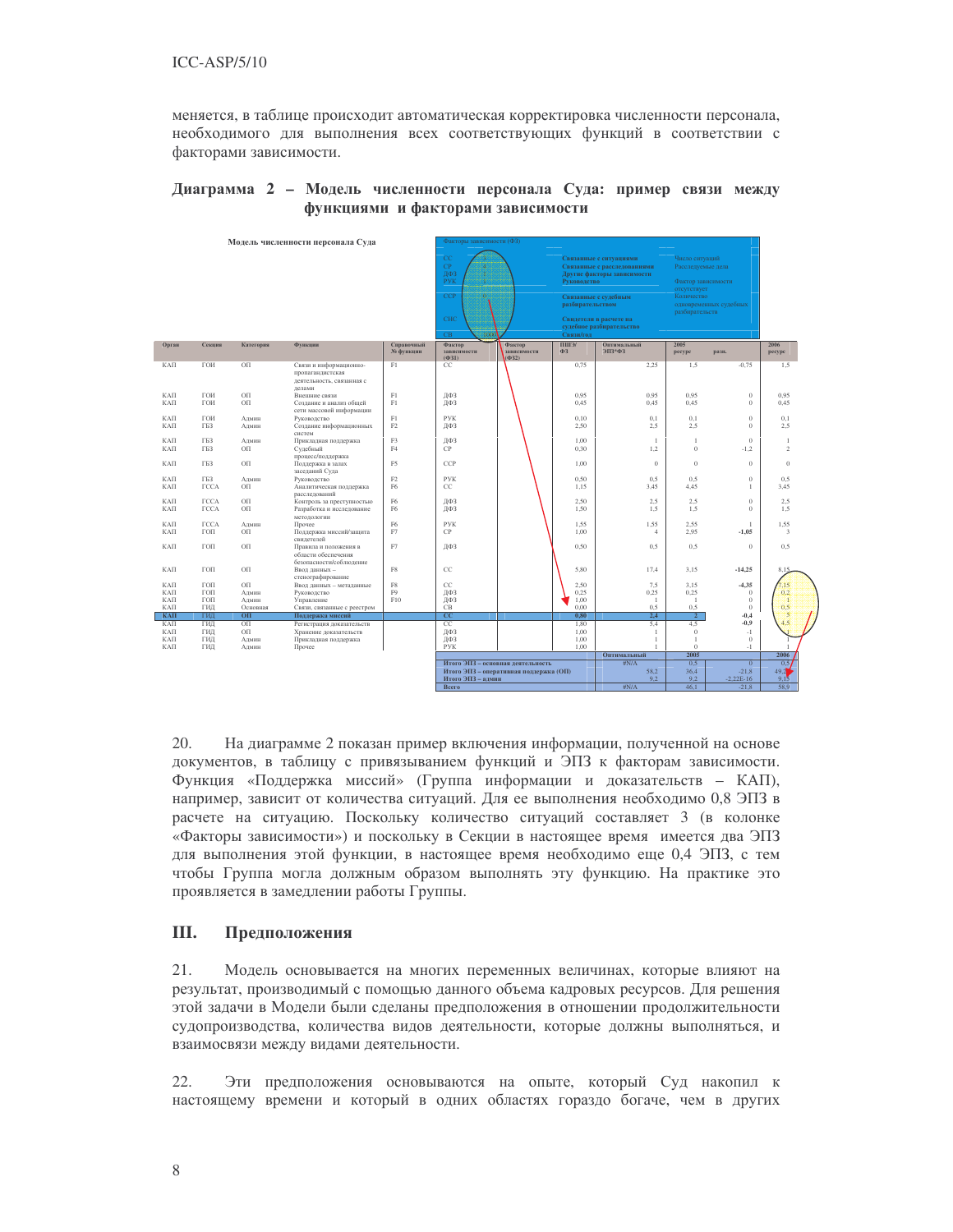(например, у Суда больше опыта в проведении расследований, чем судебных разбирательств). В некоторых случаях, например, время, необходимое для ареста и предоставления лица в распоряжение Суда, соответствующие действия зависят от факторов, которые целиком лежат за пределами возможностей Суда. В таких случаях Суд стремился включить в Модель предположения, которые являются как можно более реалистичными.

 $23$ Для целей разъяснения Модели использовались приводимые ниже предположения. Однако Модель была разработана с достаточной степенью гибкости, с тем чтобы можно было менять предположения с учетом опыта Суда.

- $\Rightarrow$ Общая продолжительность процессуальных действий:
	- предварительное изучение: 10 месяцев  $\Omega$
	- расследования: 25 месяцев  $\Omega$ 
		- $\Rightarrow$ 15 месяцев на сбор и анализ доказательств
		- $\Rightarrow$ один месяц на заявку на выдачу ордера на арест (следственная деятельность продолжается)
		- $\Rightarrow$ шесть месяцев на арест/предоставление лица в распоряжение Суда (следственная деятельность продолжается)
		- $\Rightarrow$ три месяца на подтверждение обвинений (следственная деятельность продолжается)
	- судебное разбирательство: 21 месяц  $\mathbf{o}$ 
		- $\Rightarrow$ шесть месяцев на раскрытие информации и подготовку к судебному разбирательству
		- $\Rightarrow$ 15 месяцев судебного разбирательства
	- апелляции:  $\Omega$ 
		- $\Rightarrow$ конечные апелляции - девять месяцев
		- $\Rightarrow$ промежуточные апелляции - два месяца<sup>5</sup>
- $\Rightarrow$ Начальные даты деятельности<sup>6</sup>:
	- начало этапа расследования: в Модели предполагается, что сразу  $\Omega$ после окончания предыдущего расследования следственная группа сможет приступить к следующему расследованию;
	- $\overline{O}$ начало этапа судебного разбирательства: первое судебное разбирательство  $\Pi 0$ ситуации начнется сразу после подтверждения обвинений, а второе - через шесть месяцев после первого;
	- начало этапа полачи апелляний: конечные апеллянии булут  $\Omega$ полаваться после окончания каждого судебного разбирательства, а промежуточные апелляции будут подаваться на этапах предварительного производства и судебного разбирательства.
- $\Rightarrow$ Apect
	- Наиболее непредсказуемым элементом, который рассматривался  $\Omega$ при разработке Модели, была продолжительность времени, необходимого для ареста. Это зависит от различных факторов, например от того, арестовано ли уже лицо по другим обвинениями или нет, знание точного местонахождения лица и

<sup>&</sup>lt;sup>5</sup> Существуют различные виды промежуточных апелляций с различными временными сроками. В Модели применяется средняя продолжительность в два месяца.

 $^6$  Действительны для подхода, основанного на многочисленных сценариях - стр. 14.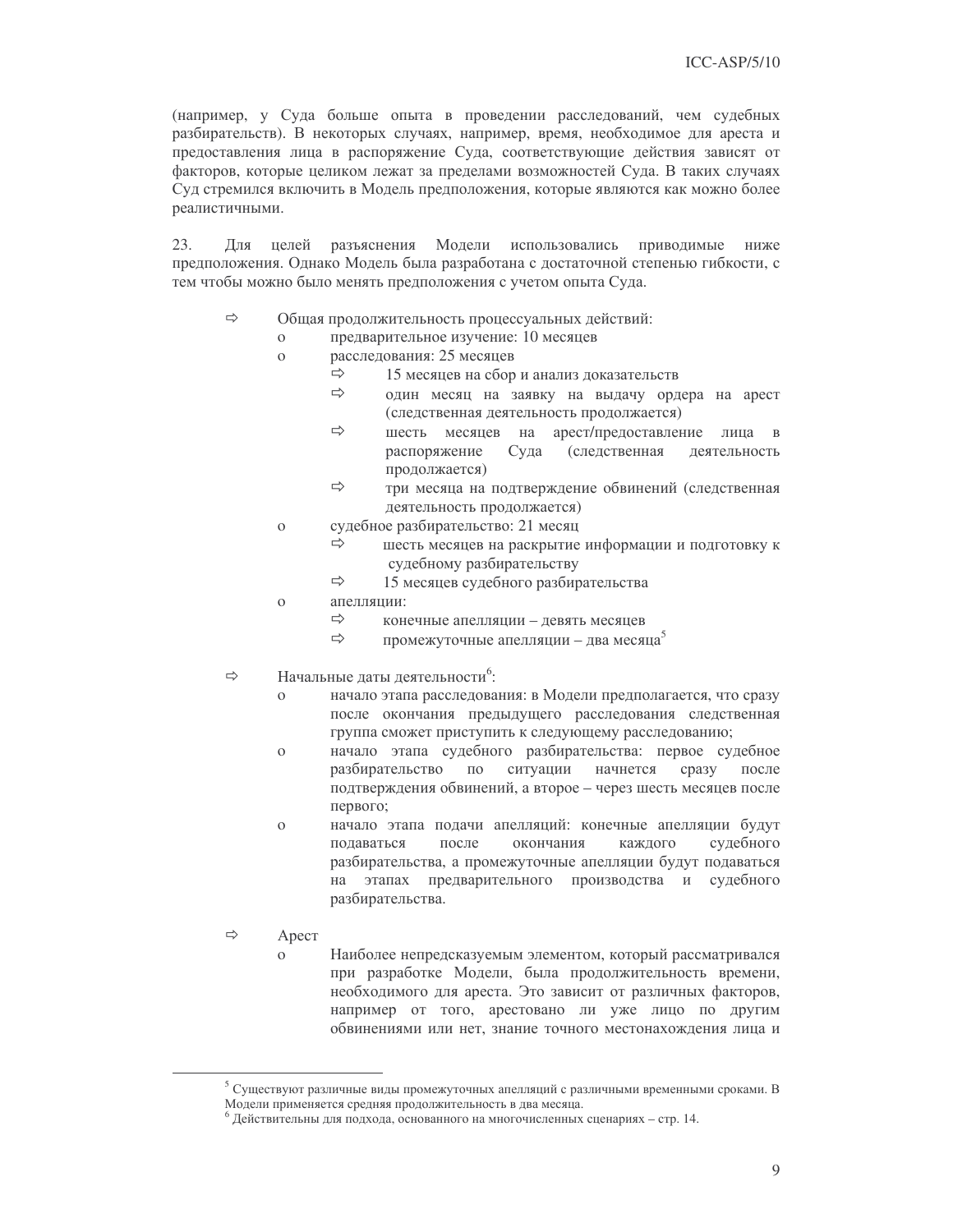способности или готовности партнеров Суда произвести арест согласно выданному ордеру.

- Использовавшееся предположение заключалось в том, что в  $\mathbf{o}$ среднем на произведение ареста уйдет шесть месяцев. В деле «Прокурор против Кони и др.» эти временные рамки уже оказались слишком узкими. Однако в деле «Прокурор против Лубанги» для того, чтобы обвиняемый предстал перед Судом, достаточно было гораздо более короткого срока.
- $\mathbf{o}$ Может случиться и так, что лица, ордера на арест которых были выданы одновременно, будут арестованы в различные сроки или что некоторые не будут вообще арестованы (например, вследствие смерти или исчезновения). Это может привести в будущем к задержке судебного разбирательства, если не все обвиняемые по данному делу арестованы и одновременно преданы Суду.

#### IV. Применение Модели

24. Модель может использоваться для корректировки с помощью процесса оптимизации всех видов деятельности Суда на нужных уровнях. Она может также использоваться для имитационного моделирования деятельности, которая будет осуществляться, и ресурсов, которые для этого потребуются.

#### $\mathbf{A}$ . Оптимизания

25. Включение всех видов деятельности Суда в производственный процесс облегчает выявление и анализ областей, в которых наблюдается либо избыток, либо недостаток ресурсов. В итоге в производственном процессе несбалансированной организации возникнут узкие места. Производственный процесс должен быть организован таким образом, чтобы избегать как возникновения узких мест, так и выделения для работы избыточных ресурсов. Результаты работы на различных этапах необходимо согласовывать как в рамках одного этапа, так и на всех этапах. Одним из примеров согласования в рамках одного этапа является то, что для каждого судебного разбирательства Суду необходимо фиксированное соотношение одной группы уголовного преследования, одной группы защиты, одной группы представителей потерпевшего и трех судей с их юридической поддержкой, а также всей необходимой административной поддержкой. В качестве примера согласования на всех этапах можно отметить, что выделение чрезмерных ресурсов на уровне расследований приведет к тому, что либо будет невозможно заняться рядом подготовленных дел на более позднем этапе (т.е. судебные разбирательства), либо останутся неиспользованными ресурсы, выделенные на расследование.

26. Для обеспечения Суда необходимыми элементами оптимизации его деятельности использовались два различных подхода. Во-первых, Модель использовалась для временной разбивки видов деятельности, которая будет осуществляться Судом в 2006 и 2007 годах, с учетом предположений, которые лежат в основе бюджета на 2007 год<sup>7</sup>. Во-вторых, Модель использовалась точно так же, но с учетом возможного начала в 2007 году одного дополнительного судебного разбирательства, как это предусмотрено в бюджете на случай непредвиденных обстоятельств.

<sup>7</sup> Предложение по бюджету на 2007 год.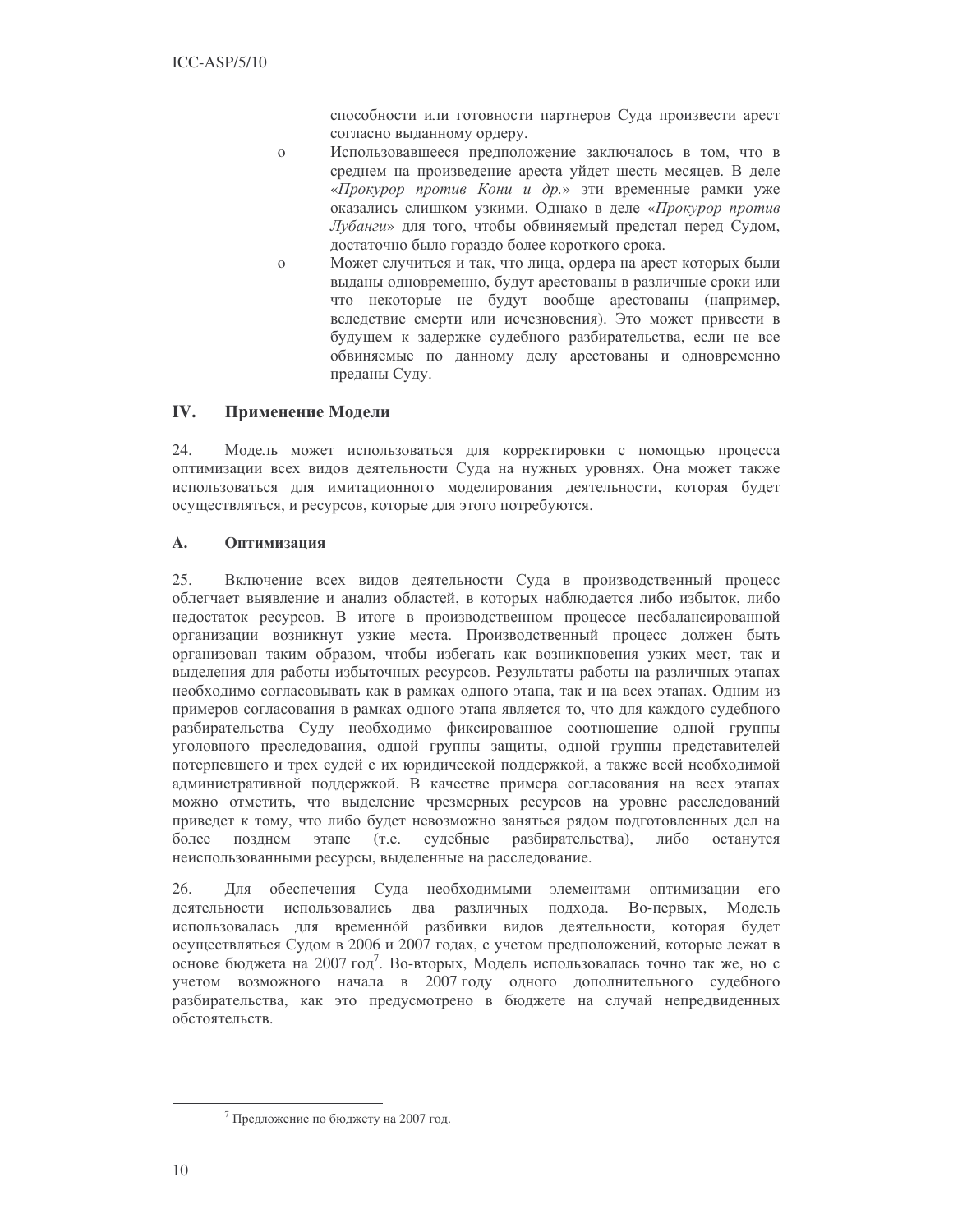#### $\mathbf{1}$ . Сценарий с использованием бюджетных предположений

27. В таблице 2 показаны виды деятельности на конец конкретного полугодия<sup>8</sup>.

### Таблица 2.9

| Вид деятельности         | $2006 - 1$ | $2006 - 2$ | $2007 - 1$ | $2007 - 2$ |
|--------------------------|------------|------------|------------|------------|
| Ситуации                 |            |            |            |            |
| Потенциальные ситуации   |            |            |            |            |
| Расследования            |            |            |            |            |
| Судебные разбирательства |            |            |            |            |
| Промежуточные апелляции  |            |            |            |            |
| Конечные апелляции       |            |            |            |            |

28 Наличие определения видов деятельности позволяет определить ресурсы, необходимые для каждого направления деятельности Суда в рассматриваемый период.

#### $2.$ Сценарий, учитывающий непредвиденные обстоятельства

29. В таблице 3 представлены виды деятельности, осуществляемой в конце конкретного полугодия. Расчеты были произведены с учетом дополнительного судебного разбирательства.

### Таблина 3.

| Вид деятельности         | $2006 - 1$ | $2006 - 2$ | $2007 - 1$ | $2007 - 2$ |
|--------------------------|------------|------------|------------|------------|
| Ситуации                 |            |            |            |            |
| Потенциальные ситуации   |            |            |            |            |
| Расследования            |            |            |            |            |
| Судебные разбирательства |            |            |            |            |
| Промежуточные апелляции  |            |            |            |            |
| Конечные апелляции       |            |            |            |            |

#### 3. Вывол

 $30.$ Согласуя объем необходимых ресурсов с упомянутыми предположениями, Суд сможет избежать ненужных расходов, обусловленных излишними людскими и материальными ресурсами и проблемами, которые приведут к задержкам в осуществлении процедур и/или снижению требуемого уровня качества. Ввиду непредсказуемости развития событий в длительной перспективе по причине действия неизвестных на данный момент факторов, например таких, как время, необходимое для произведения арестов, количество судебных разбирательств на одно расследование, число обвиняемых на одно судебное разбирательство и т.д., наиболее точным с точки зрения краткосрочного анализа является процесс оптимизации.

Процесс оптимизации позволяет Суду определить по крайней мере на 31. краткосрочную перспективу (один - два года) воздействие видов деятельности, которые можно предвидеть, и объем ресурсов, который потребуется для оптимального процесса. Суд может решить проблемы неэффективности путем увеличения или

 $8$  Если расследование завершено в середине периода, то начинается еще одно расследование, и ответственность за его проведение будет нести та же самая следственная группа. Этот же подход применим к судебным разбирательствам (прокуроры, Палаты) и апелляциям.

<sup>&</sup>lt;sup>9</sup> Использованная в таблицах 2 и 3 терминология отражает то, как представлены этапы деятельности МУС на диаграмме 1. Потенциальные ситуации означают анализ - в рамках предварительного изучения - ситуаций, которые могут потребовать начала расследования.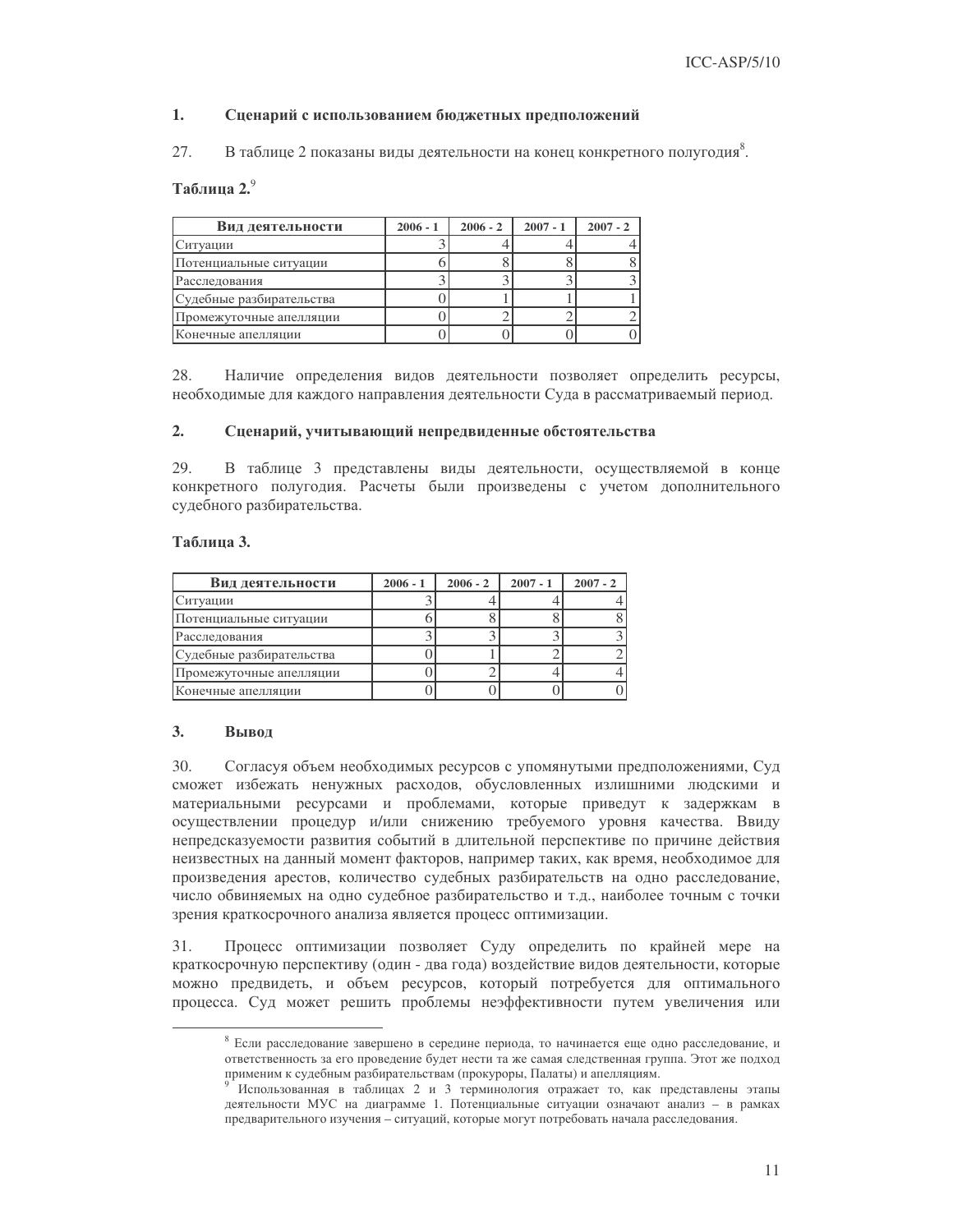сокращения ресурсов и обеспечения гибкости своих операций за счет использования различных средств, что позволит Суду менять время начала каждого этапа в контексте той или иной ситуации.

#### **B.** Моделирование

32. На основе результатов моделирования Модель помогает Суду определить свои будущие кадровые и материальные потребности в контексте различных сценариев. Для целей моделирования были разработаны три различных подхода.

33. Подход, основанный на временной разбивке, позволяет прогнозировать количество ситуаций, расследований и судебных разбирательств Суда с течением времени. Виды деятельности Суда распределяются во времени на основе тех же предположений, которые используются в процессе оптимизации, но при этом рассматривается более длительный период (пять лет). Соответственно, виды деятельности меняются с течением времени.

34. Недостаток этого подхода заключается в том, что в нем определяется средняя продолжительность каждого этапа деятельности Суда. Продолжительность каждого этапа определяется с учетом накопленного Судом к настоящему времени опыта и разработанных предположений. Неопределенность развития каждого из этих этапов может влиять на применимость упомянутых средних сроков в среднесрочной и долгосрочной перспективе.

35. Кроме того, для него характерен слишком линейный подход к связи между ситуациями, расследованиями, судебными разбирательствами и апелляциями. Одновременное осуществление этих видов деятельности зависит от связи между ними. В случае увеличения количества расследований на одну ситуацию возрастает вероятность того, что общее количество ситуаций, рассматриваемых Судом, уменьшится и наоборот. Число обвиняемых на одно расследование и решение относительно целесообразности проведения отдельных судебных разбирательств по каждому обвиняемому<sup>10</sup> будут в значительной степени определять количество судебных разбирательств, которые Суду необходимо будет провести.

Подход, основанный на «оценке максимального количества», позволяет 36. определить приемлемое максимальное количество видов деятельности. осуществляемых одновременно в любой конкретный период. Вместо линейного подхода к планированию деятельности в рамках этого подхода проводится оценка вероятных сценариев и определяются различные возможности для комбинирования одновременно осуществляемых видов деятельности (расследований, судебных разбирательств и апелляций) в течение любого конкретного года.

37. Использование этого подхода позволяет избежать проблемы, связанной с указанием средней продолжительности видов деятельности, поскольку никаких предположений в отношении продолжительности не делается. В данном случае не возникает также проблемы линейного подхода к мероприятиям Суда.

38. В таблице 4 приводятся примеры различных возможных сценариев, которые можно рассматривать и анализировать при использовании этого подхода<sup>11</sup>:

<sup>10</sup> Решение Палаты, произведение арестов в различные сроки и другие факторы могут способствовать принятию решения о проведении отдельных судебных разбирательств по делам лиц, обвиненных в результате конкретного расследования.

<sup>11</sup> Вопрос о том, какие следует выбирать сценарии, в настоящее время обсуждается.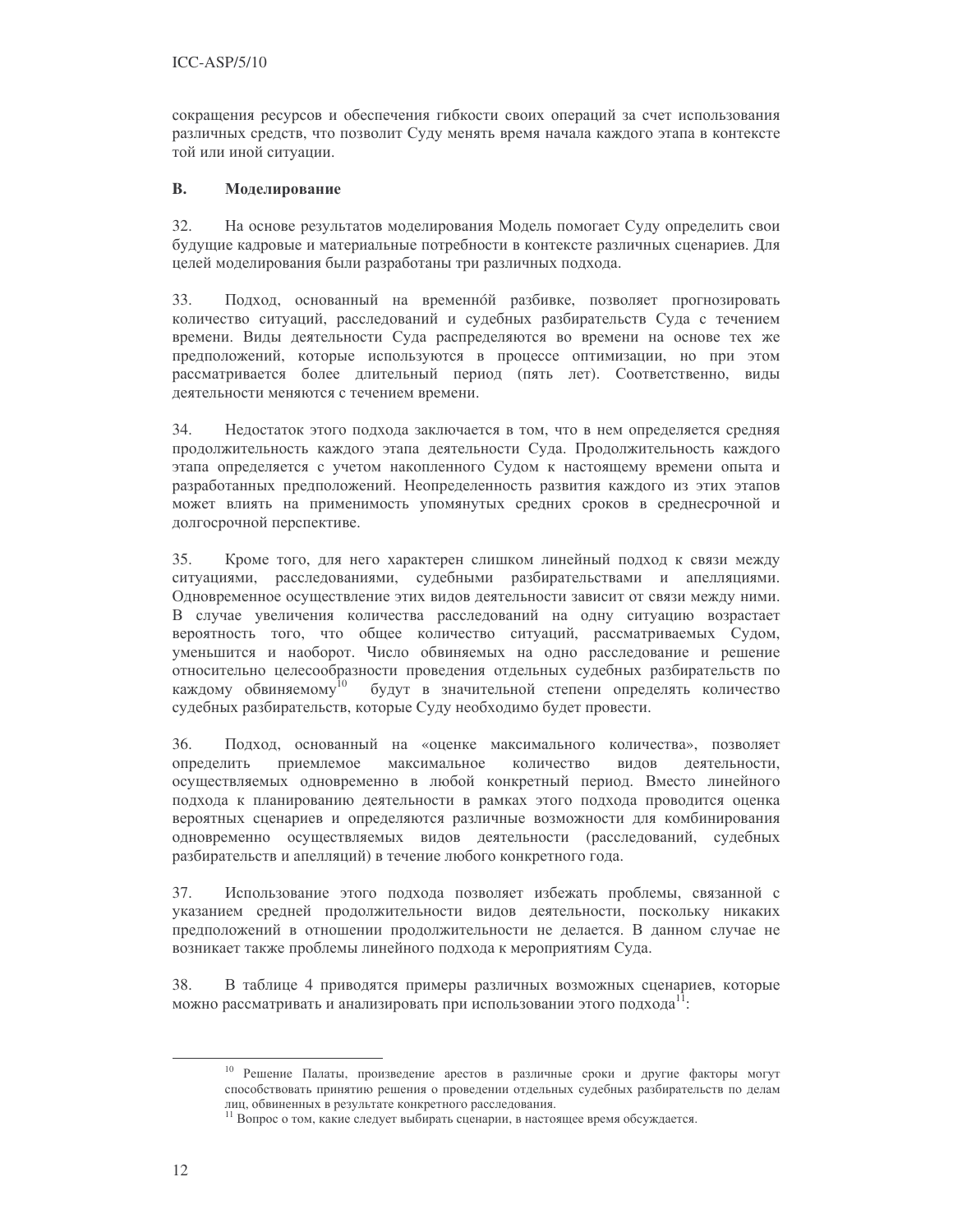|          | Максимальное количество одновременных |              |                |           |  |  |  |
|----------|---------------------------------------|--------------|----------------|-----------|--|--|--|
| Сценарии | Ситуаций                              | Расследуемых | Судебных       | Апелляций |  |  |  |
|          |                                       | ситуаций     | разбирательств |           |  |  |  |
|          |                                       |              |                |           |  |  |  |
|          |                                       |              |                |           |  |  |  |
|          |                                       |              |                |           |  |  |  |
|          |                                       |              |                |           |  |  |  |
|          |                                       |              |                |           |  |  |  |
|          |                                       |              |                |           |  |  |  |

### Таблина 4.

39. Хотя подход, основанный на «оценке максимального количества», позволяет получить начальное представление о кадровых потребностях Суда, он все же имеет свои ограничения. Непредсказуемость будущей деятельности Суда весьма осложняет задачу определения того, какие сценарии являются более реалистичными.

40. Подход, в рамках которого рассматриваются многочисленные сценарии, основывается на вероятностном анализе. Он объединяет большое число различных возможных сценариев и показывает различные возможные результаты. При таком подходе учитывается сложность прогнозирования будущей деятельности Суда, в частности. прогнозирования зависимости между количеством ситуаций, расследований, судебных разбирательств и апелляций, и принимается во внимание тот факт, что даты начала изучения ситуаций неизвестны. Был разработан целый ряд возможных сценариев, и была проведена оценка вероятности каждого из них. Это позволило определить минимальные и максимальные размеры Суда. Методика, использовавшаяся с этой целью, более подробно разъясняется в приложении III.

Возможности подхода, основанного на моделировании, ограничиваются 41. следующими факторами:

- $\Rightarrow$ Сложность прогнозирования будущего. Невозможно прогнозировать эволюцию спроса на деятельность Суда, сроки начала операций и сложность ситуаций.
- $\Rightarrow$ Сложность установления зависимости между ситуациями, расследованиями, судебными разбирательствами и апелляциями.
- $\Rightarrow$ Ограниченность данных по некоторым аспектам.

42. Перекрестное использование трех различных подходов к моделированию позволяет определить уровни укомплектования штатов Суда для целей долгосрочного планирования.

43. Хотя эти уровни должны рассматриваться с учетом сделанных выше оговорок, в свете имеющихся данных и накопленного опыта они являются наиболее реалистичными.

С течением времени можно будет разработать более реалистичный сценарий. 44 Пока же Суд будет ориентироваться в первую очередь на оптимизацию своего «производственного процесса» и повышение эффективности каждого подразделения.

#### $V_{\bullet}$ Дальнейшие шаги

 $45.$ Поскольку Модель основывается на нынешней организационной структуре Суда, она необязательно отражает максимально эффективную организацию работы. Тем не менее, ее следует рассматривать как неотъемлемую часть процесса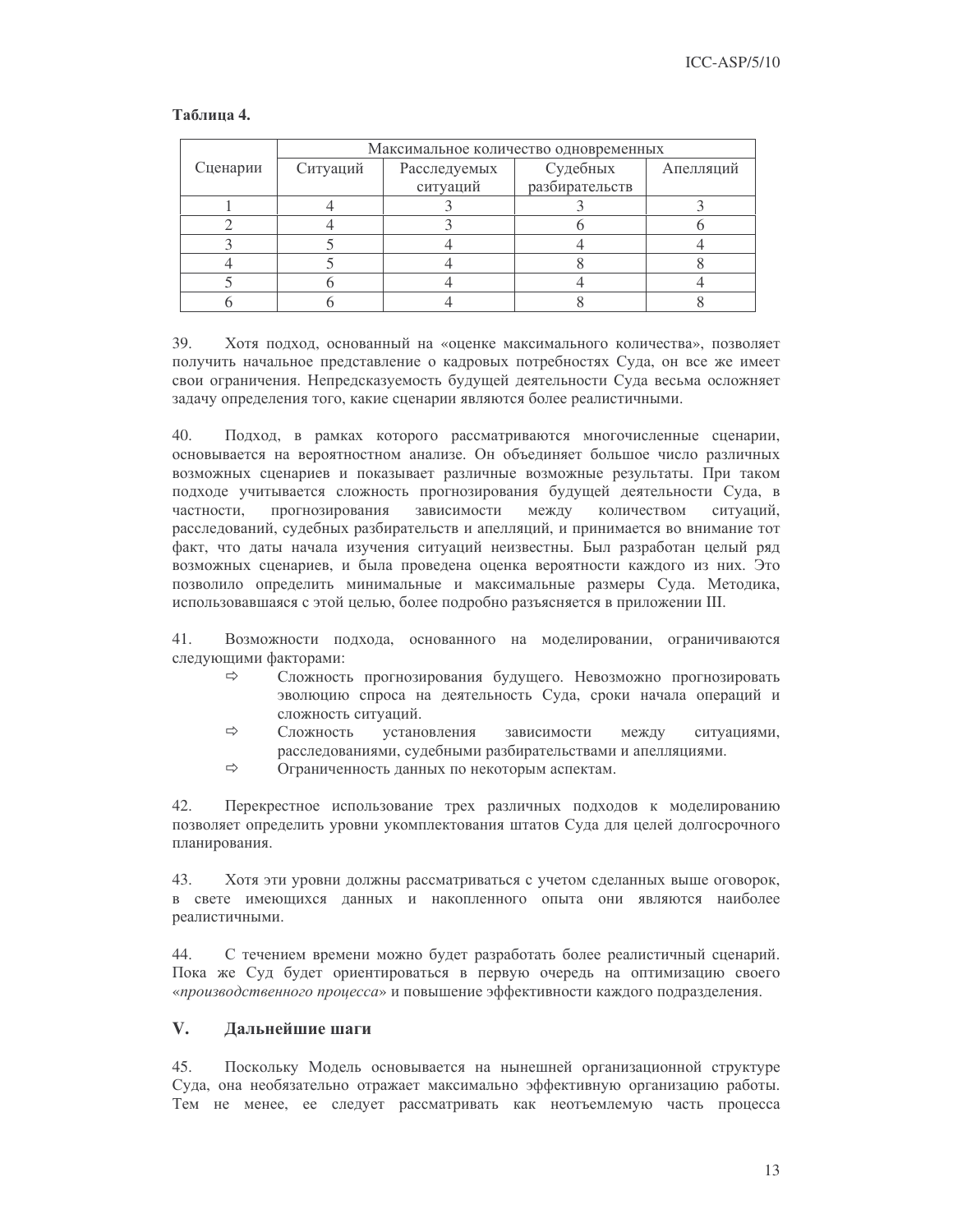стратегического планирования Суда. Закрепленное в Стратегическом плане обязательство повышать эффективность работы найдет свое отражение в организационных изменениях, которые будут учтены в обновленных вариантах Модели.

46. Модель будет с течением времени непрерывно обновляться. Перед штатными сотрудниками будет поставлена задача обеспечить постоянное обновление данных, поступающих от подразделений. Суд намерен в будущем ежегодно пересматривать предположения, лежащие в основе Модели, в рамках бюджетного цикла. Ежегодно в рамках цикла, повторяющегося раз в пять лет, будет проводиться подробный обзор 20% вклада подразделений в совершенствование Модели.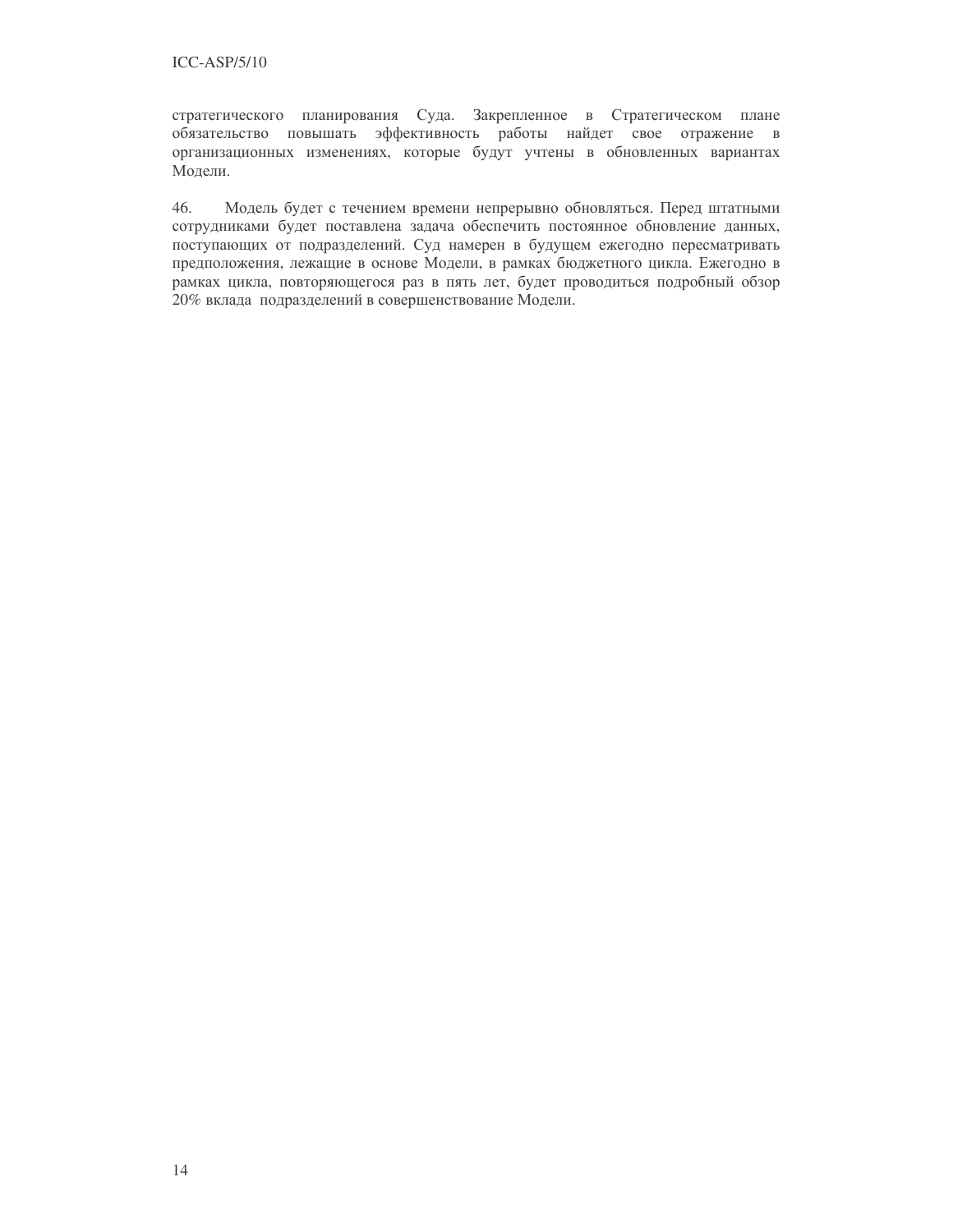### Приложения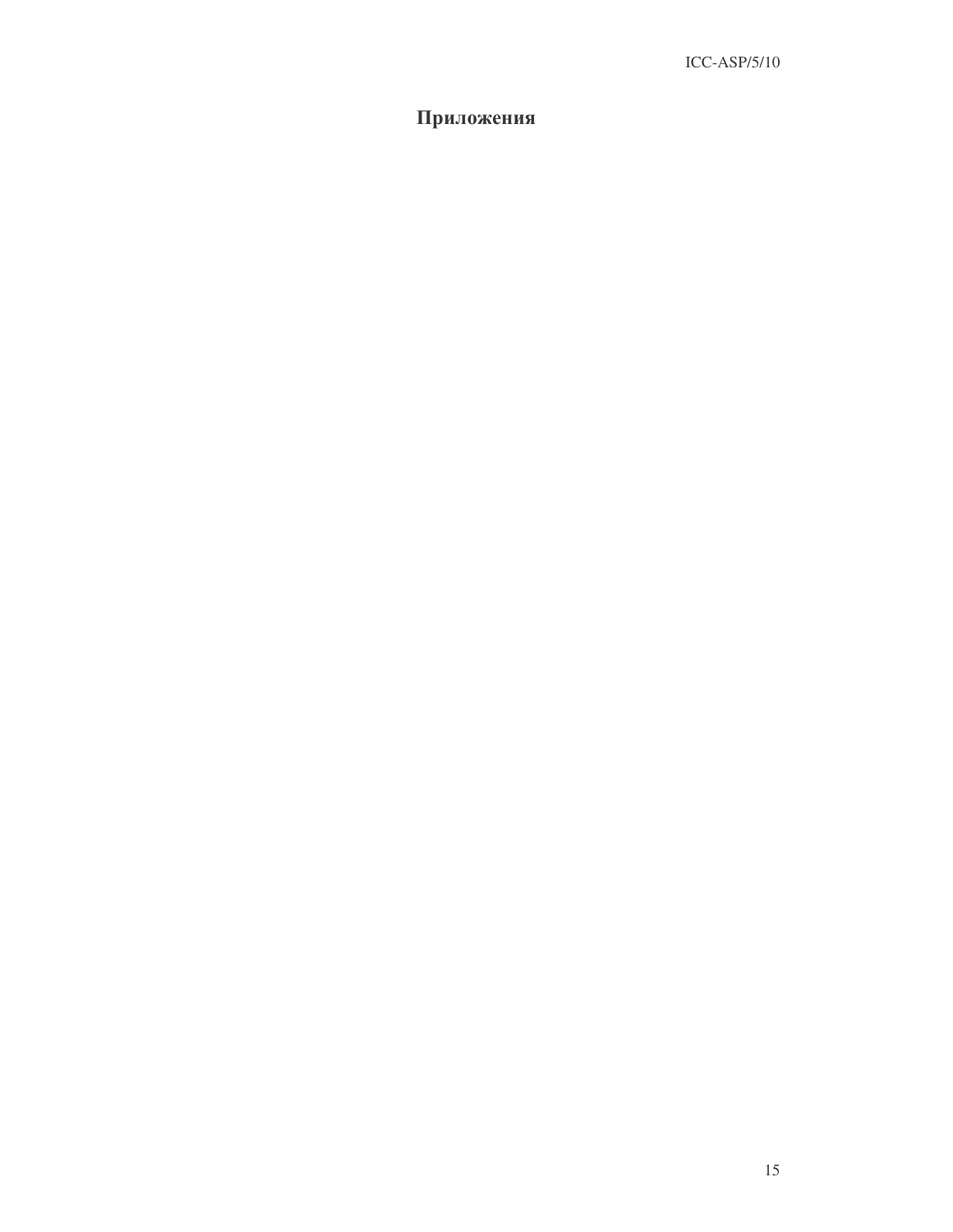## **Приложение I**

## Виды деятельности, интегрированные в Модель численности персонала Суда без увязки с факторами зависимости

 $1.$ Некоторые виды деятельности нельзя было непосредственным образом увязать с основными видами деятельности Суда. Эти виды деятельности были интегрированы в Модель без увязки с какими-либо факторами зависимости, которые будут влиять на потребности организации в ресурсах, и подразделены на две категории.

 $2.$ Во-первых, это - виды деятельности, которые зависят от определенного уровня роста по мере расширения масштабов деятельности, увязанной с факторами зависимости. Хотя основные виды деятельности и оперативная поддержка в целом основываются на линейной связи с факторами зависимости, часть административных видов деятельности основывается на других факторах зависимости (ДФЗ), которые непосредственно с основной деятельностью не связаны.

В целом с ростом организации снижается способность административных  $3.$ служб удовлетворять существующие потребности. С тем чтобы более реалистичным образом отразить рост в этой области без создания излишних запасов, в качестве фактора зависимости ДФЗ был введен фактор ступенчатого роста.

 $4.$ Таким образом, вместо линейной связи с основными видами деятельности в отношении роста таких видов деятельности был применен ступенчатый подход.

В связи с тем, что штатные ресурсы ДФЗ, связанные с такими видами 5. деятельности, в настоящее время составляют приблизительно 23% от общих штатных ресурсов и Суд взял на себя обязательство повышать эффективность своей работы, было сделано допущение, что персонал, связанный с фактором ДФЗ, должен расти пропорционально росту остального персонала Суда. Однако этот рост начнется только после превышения определенного количества ДФЗ.

Путем дальнейшего совершенствования операций Суда и самой Модели будут 6. рассматриваться и устраняться возможные перекосы, возникшие по причине недостаточной эффективности процессов, и таким образом можно будет разработать факторы, обеспечивающие увязку по крайней мере части этих видов деятельности с основными видами деятельности Суда.

7. Во-вторых, речь идет об определенных на данный момент видах деятельности, которые ни непосредственно, ни косвенно с ростом Суда не связаны. Эта категория включает должности руководителей и их непосредственных помощников. Необходимое расширение или сокращение этих видов деятельности будет рассматриваться в процессе составления ежегодного бюджета.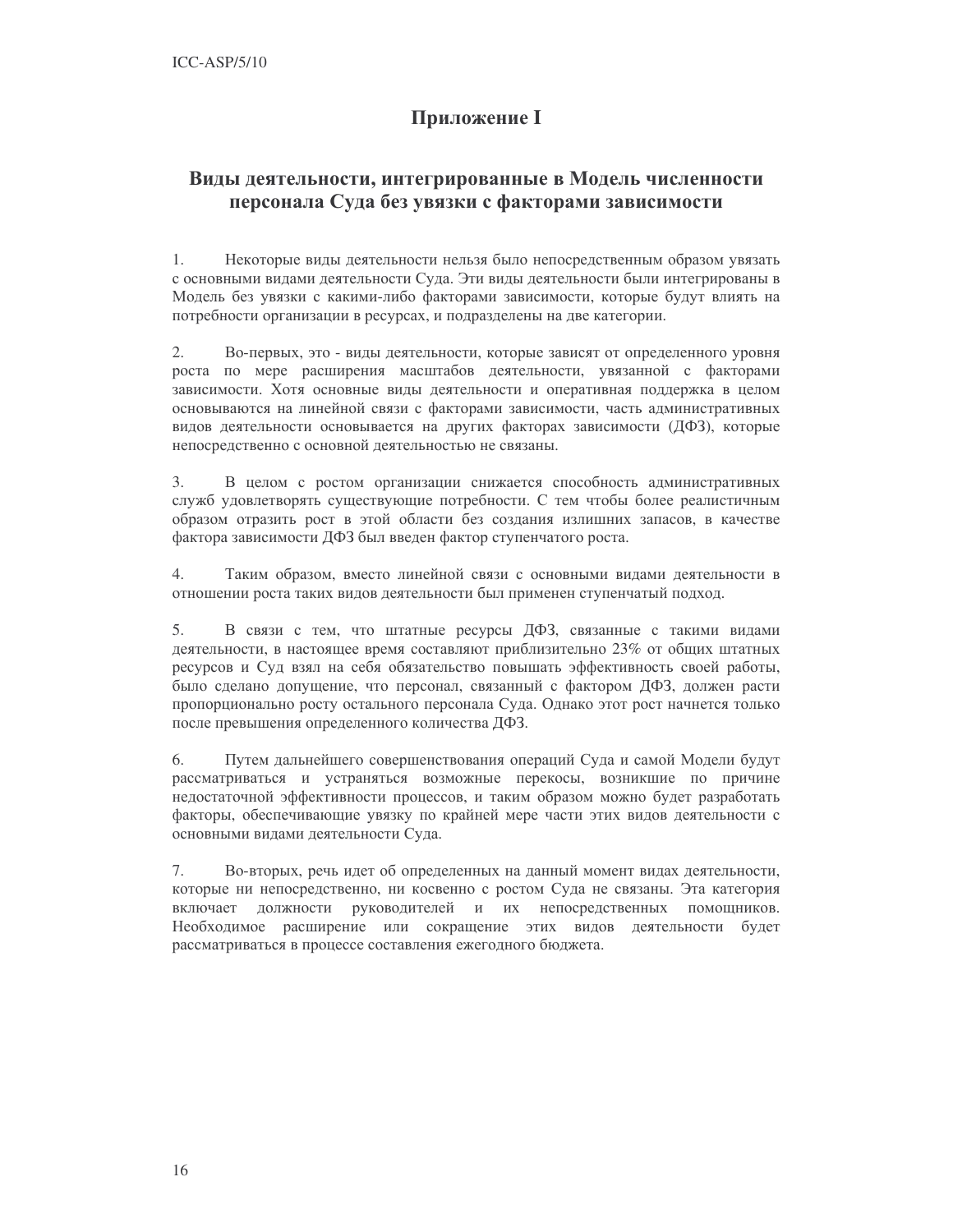8. Как для деятельности руководящего состава, так и для деятельности, связанной с «другими факторами зависимости», оптимальное количество персонала будет обеспечиваться за счет программ повышения эффективности, которые Суд разработает в контексте своего Стратегического плана<sup>1</sup>.

 $1 B$  определении стратегической цели 3 Стратегического плана МУС указывается, что Суд будет «стремиться к достижению желаемых результатов с использованием минимального количества ресурсов за счет оптимизации структур и процессов при сохранении гибкости, гарантировании подотчетности и использовании достаточно квалифицированного и целеустремленного персонала в благоприятной атмосфере и небюрократической среде». Для достижения этой цели Суд намерен в качестве первоочередного мероприятия на один - три года «создать систему программ для достижения намеченных оптимальных уровней качества при обеспечении максимальной эффективности».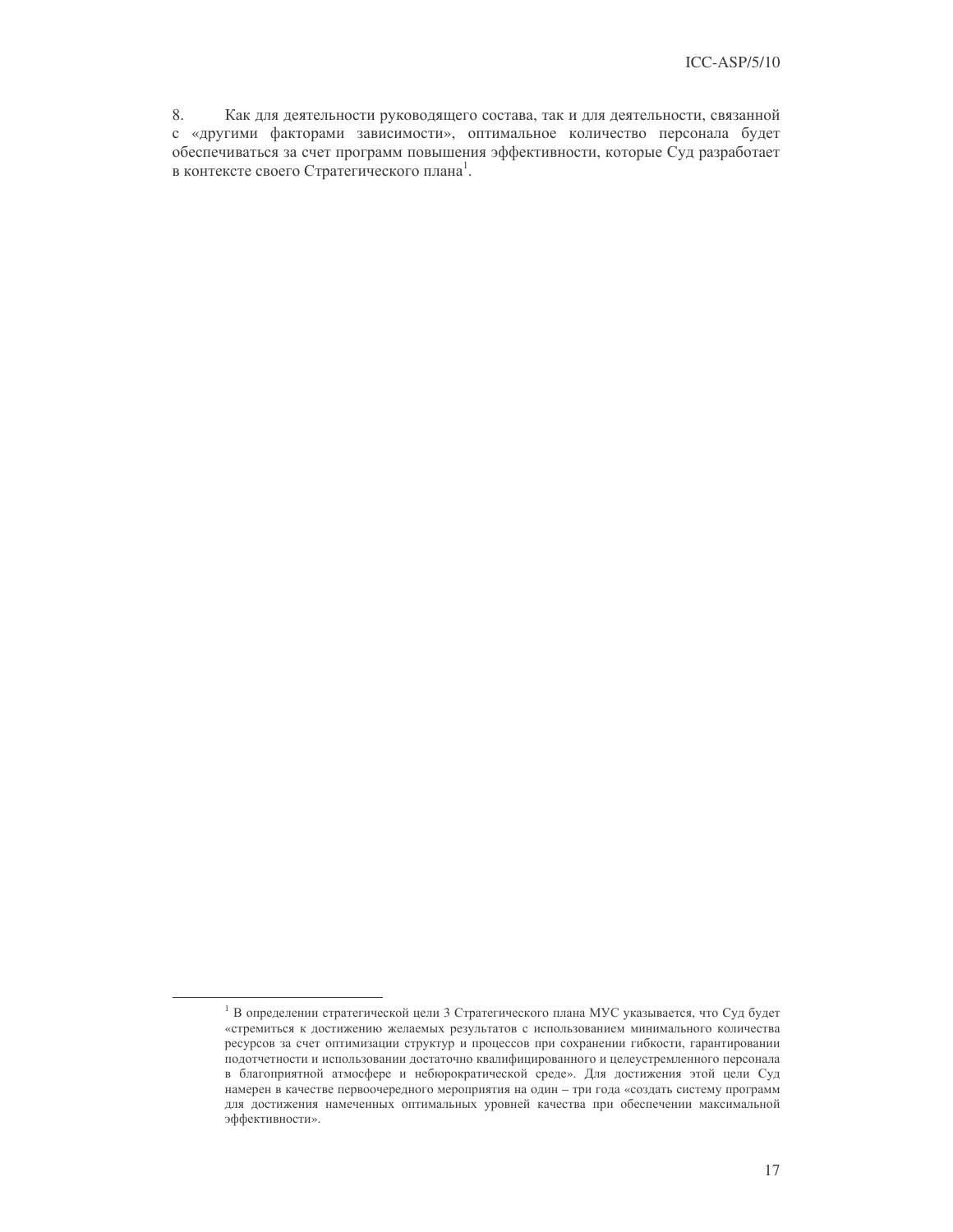## Приложение П

## Перечень функциональных подразделений с указанием численности персонала по предложенному бюджету на 2006 год<sup>1</sup>

### 1. Судебные органы<sup>2</sup>

| Итого по Судебным органам: 82 |
|-------------------------------|

### 2. Канцелярия Прокурора

| 2.4 Собственная канцелярия заместителя Прокурора (по расследованиям) 2 |  |
|------------------------------------------------------------------------|--|
|                                                                        |  |
|                                                                        |  |
|                                                                        |  |
|                                                                        |  |
|                                                                        |  |
| 2.5 Собственная канцелярия заместителя Прокурора                       |  |
|                                                                        |  |
|                                                                        |  |
|                                                                        |  |

<sup>&</sup>lt;sup>1</sup> Предлагаемый бюджет по программам на 2006 год Официальные отчеты Ассамблеи государств-участников Римского статута Международного уголовного суда, четвертая сессия, Гаага, 28 ноября - 3 декабря 2005 года (издание Международного уголовного суда), Часть II.B.5. 2 Для целей определения количества сотрудников Палат в основу Модели была положена структура, представленная в проекте бюджета по программам на 2005 год (Официальные отчеты Ассамблеи государств-участников Римского статута Международного уголовного суда, третья сессия, Гаага, 6-10 сентября 2004 года (издание Международного уголовного суда), часть II.А.7, пункты 142-144). В соответствии с адресованной Суду просьбой Бюджетнофинансового комитета «представлять в будущем в своих заявках на утверждение предусмотренных должностей дополнительные обоснования с учетом фактичного объема работы» в последующие годы будут рассматриваться потребности Палат (доклад Бюджетнофинансового комитета о работе его третьей сессии, август 2004 года, Официальные отчеты Ассамблеи государств-участников Римского статута Международного уголовного суда, третья сессия, Гаага, 6-10 сентября 2004 года (издание Международного уголовного суда), Часть II.А.8 (b), пункты 53-54.

<sup>&</sup>lt;sup>3</sup> Включая деятельность по линии общественной информации и часть деятельности, предусмотренной кадровой стратегией. Остальная часть относится к деятельности по общим административным вопросам (Секция обслуживания КАП).

<sup>&</sup>lt;sup>4</sup> Включая судебную экспертизу.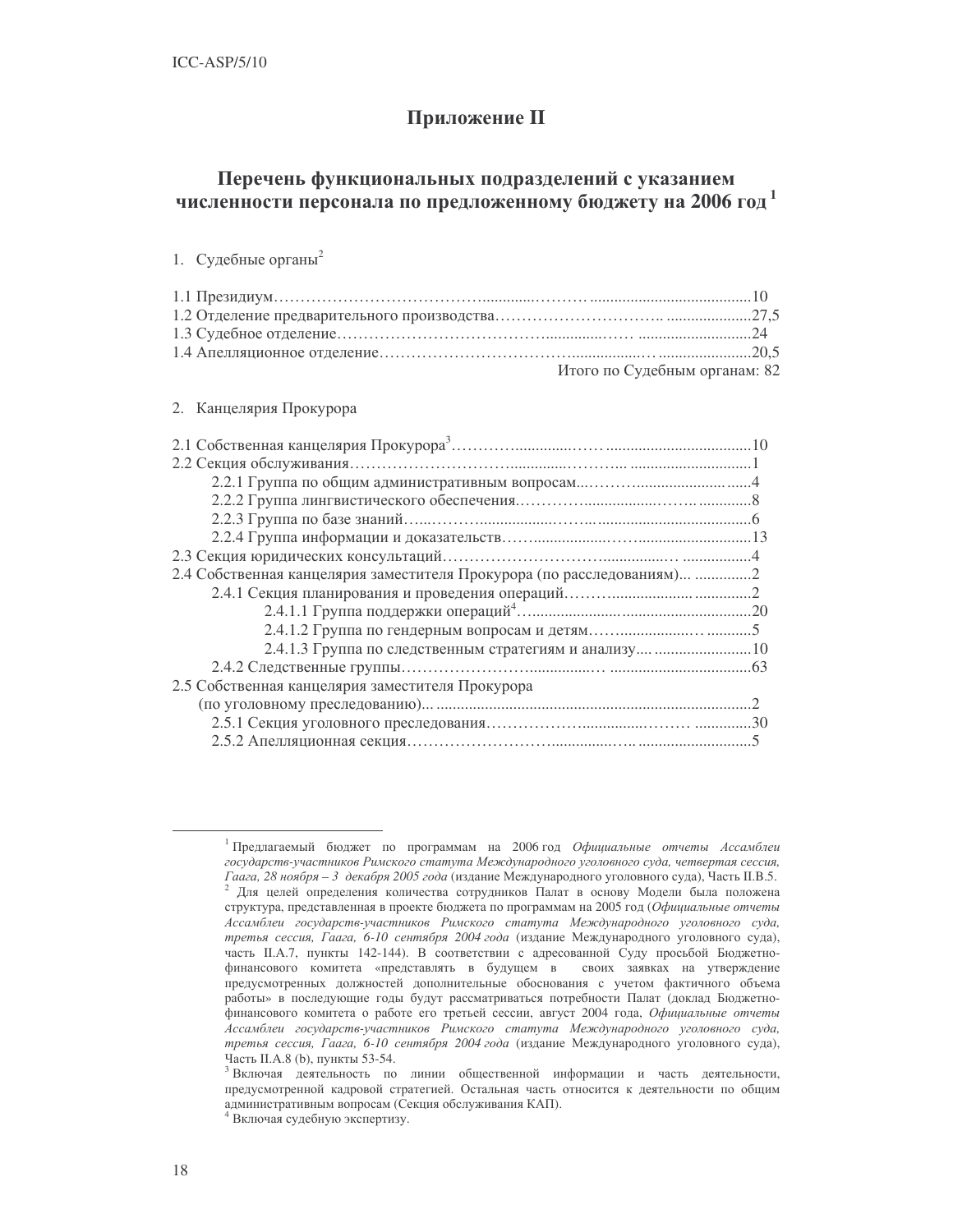| Итого по Канцелярии Прокурора: 200 |  |
|------------------------------------|--|

### 3. Секретариат

| 3.6.1.2 Группа по управлению кадрами и мониторингу  9       |  |
|-------------------------------------------------------------|--|
| 3.6.1.3 Группа профессиональной подготовки                  |  |
|                                                             |  |
| 3.6.1.4 Группа по медицинскому обслуживанию и социальному   |  |
|                                                             |  |
| 3.6.2 Секция информационных и коммуникационных              |  |
|                                                             |  |
|                                                             |  |
|                                                             |  |
|                                                             |  |
|                                                             |  |
|                                                             |  |
| 3.6.3.3 Группа по материально-техническому обеспечению      |  |
|                                                             |  |
| 3.6.3.4 Группа по техническому обслуживанию и эксплуатации  |  |
|                                                             |  |
|                                                             |  |
|                                                             |  |
|                                                             |  |
|                                                             |  |
|                                                             |  |
|                                                             |  |
|                                                             |  |
|                                                             |  |
|                                                             |  |
|                                                             |  |
|                                                             |  |
| 3.7.1.1 Службы по организации судопроизводства на местах  5 |  |
| 3.7.1.2 Службы по организации судопроизводства в Суде 24    |  |
|                                                             |  |
|                                                             |  |
|                                                             |  |
|                                                             |  |
|                                                             |  |
|                                                             |  |
|                                                             |  |
|                                                             |  |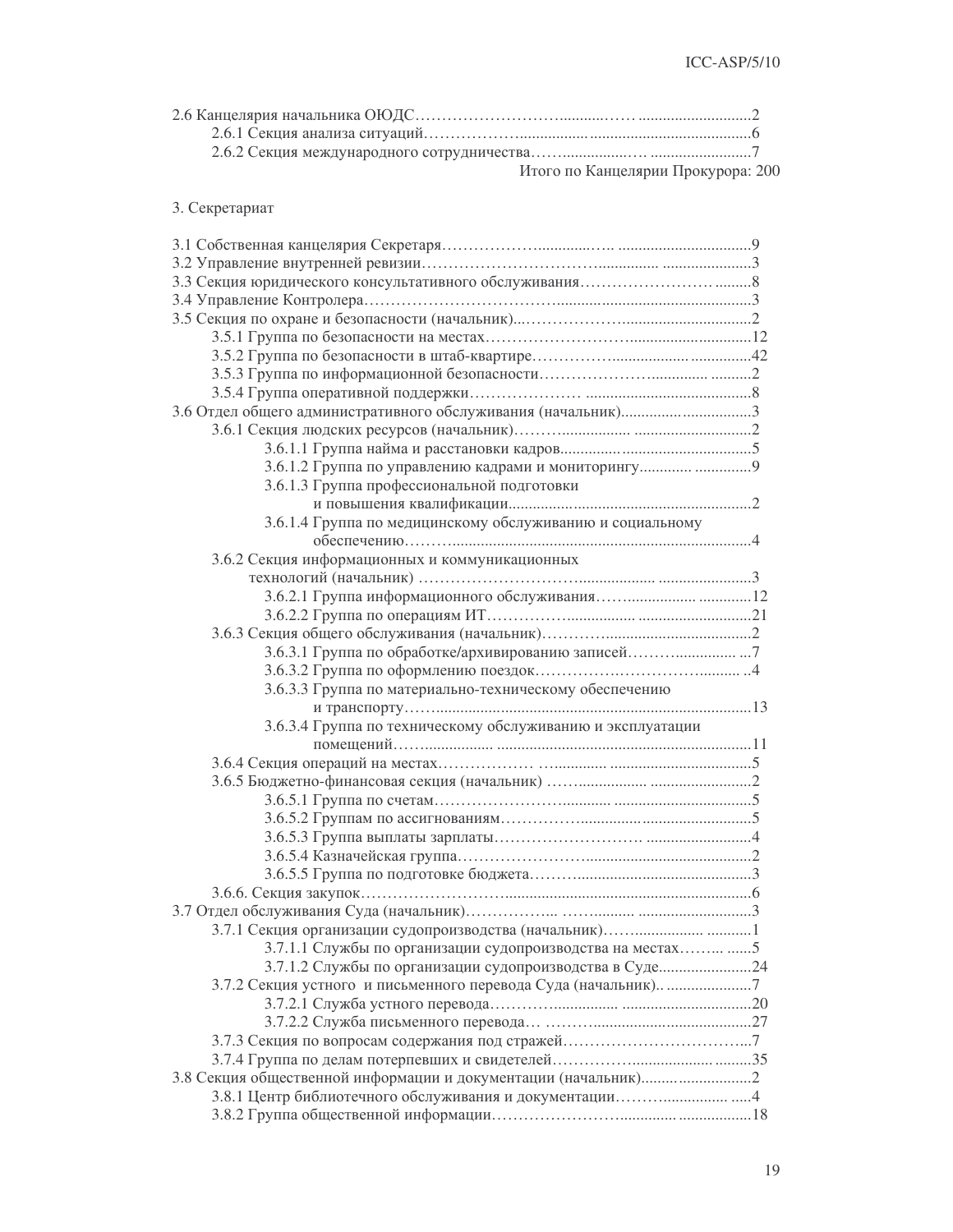| 3.9.2 Секция по вопросам участия потерпевших и возмещения им ущерба16 |                                |
|-----------------------------------------------------------------------|--------------------------------|
|                                                                       |                                |
|                                                                       |                                |
|                                                                       | Итого по Секретариату: $407^5$ |

Всего учрежденных должностей, которые были учтены в Модели численности персонала Суда: 689

 $^5$ Эти расчеты не включают сотрудников Секретариата государств-участников и Секретариата Целевого фонда для потерпевших (три штатных сотрудника).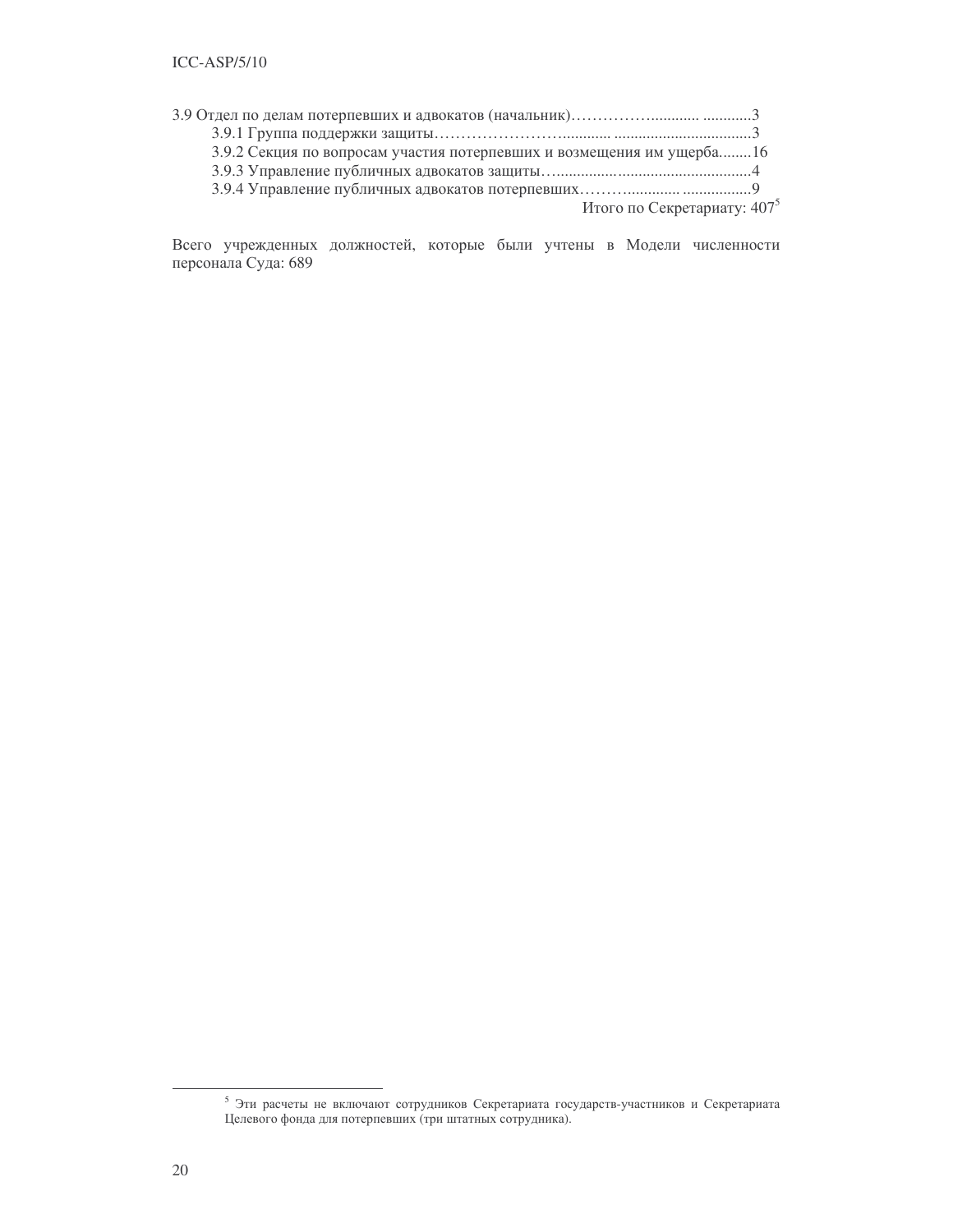## Приложение III

### Подход, основанный на многочисленных сценариях

Первым шагом в проведении вероятностного анализа является определение 1. возможных сценариев зависимости между ситуациями, расследованиями, судебными разбирательствами и апелляциями. Эти сценарии могут быть изменены в Модели, в результате чего будут получены иные результаты. В таблице III.1 содержатся примеры применимых сценариев.

### Таблица III.1.

| Результаты- | Количество       | Количество судебных    | Количество апелляций |  |
|-------------|------------------|------------------------|----------------------|--|
| сценарий    | расследований по | разбирательств на одно | на одно судебное     |  |
|             | ситуации 1       | расследование          | разбирательство      |  |
|             |                  |                        |                      |  |
|             |                  |                        |                      |  |
|             |                  |                        |                      |  |

2. Вторым шагом является определение частоты начала работы по ситуациям. На начальном этапе рассматривались три возможности:

|      | Одна новая ситуация каждый год          |
|------|-----------------------------------------|
| - 11 | Одна новая ситуация каждые полтора года |
| Ш    | Одна новая ситуация каждые два года     |

 $3.$ Путем различного сочетания сценариев результатов и сроков начала работы было получено девять различных сценариев:

| $I^*A$   | $I^*B$  | $I^*C$  |
|----------|---------|---------|
| $II^*A$  | $II*B$  | $H^*C$  |
| $III^*A$ | $III*B$ | $III*C$ |

4. Эти девять сценариев результатов/сроков начала работы были распределены во времени в соответствии с последовательностью мероприятий, фигурирующих в предположениях, и введены в Модель с целью определения количества необходимого персонала в конкретный период для каждого из них.

 $5<sub>1</sub>$ Каждый сценарий дает различные результаты в том, что касается количества видов деятельности, осуществляемых одновременно, и количества персонала, необходимого для их осуществления. Для определения численности персонала, который потребуется Суду для осуществления его деятельности в последующие годы, в качестве следующего шага была произведена оценка вероятности каждого из этих сценариев.

6. Оценка вероятности сценариев позволяет надлежащим образом установить их различную значимость. Например, можно считать, что вероятность реализации сценария «II\*B» составляет 15%, сценария «I\*A» - 2,5%, а сумма вероятности реализации всех сценариев будет исчисляться 100%.